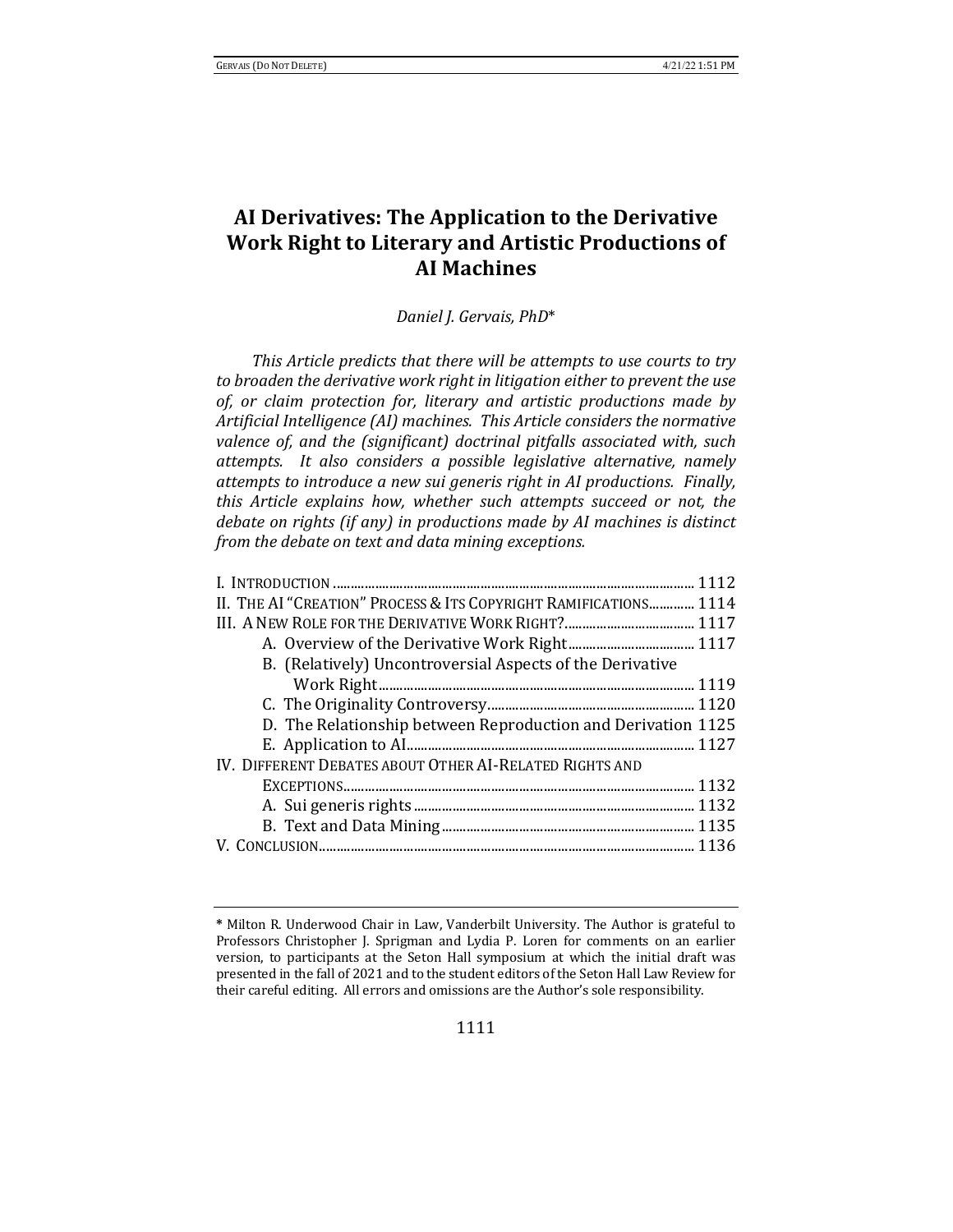### **I. INTRODUCTION**

Artificial Intelligence (AI) machines are increasingly used to assist authors in creating copyrightable works, but they are also at the point where they can "create" literary and artistic productions autonomously, in the sense that the "cause" of the work is not human.<sup>1</sup> To do so, AI machines use machine-learning algorithms and process data corpora often consisting of existing copyrighted works.<sup>2</sup>

Enter the derivative work right contained in 17 U.S.C.  $\S$  106(2) (hereinafter "The Copyright Act"). The Copyright Act provides an exclusive right "to prepare derivative works based upon the copyrighted work"<sup>3</sup> and defines "derivative work" in part as any work "based upon one or more preexisting works."<sup>4</sup> This definition of the right could loosely be used as a *definition* of machine-learning when applied to the creation of literary and artistic productions because AI machines can produce literary and artistic content (output) that is *almost necessarily* "based upon" a dataset consisting of preexisting works.<sup>5</sup> For example, an AI machine can be "fed" existing works composed by J.S. Bach and produce a new musical composition "in the style of Bach."<sup>6</sup> Or

<sup>&</sup>lt;sup>1</sup> I discuss elsewhere how "cause" (a version of proximate, not simple, cause) is an appropriate notion to determine whether a literary or artistic work has a human author. *See generally* Daniel Gervais, *The Machine as Author*, 105 Iowa L. Rev. 2053 (2020); Daniel Gervais, *The Human Cause*, RESEARCH HANDBOOK ON INTELLECTUAL PROPERTY AND ARTIFICIAL INTELLIGENCE (R. Abbott, ed., forthcoming 2022). I give multiple examples of those types of productions in both sources. This Article uses "machine" as a generic term that may apply to a computer using AI software but could also cover machines capable of movement, such as a robot painting on canvas.

<sup>&</sup>lt;sup>2</sup> Machine learning is the dominant form of AI. *See* Roberto Iriondo, *Machine* Learning (ML) vs. Artificial Intelligence (AI) – Crucial Differences, Towards AI (Oct. 15, 2018), https://medium.com/datadriveninvestor/differences-between-ai-and-machine -learning-and-why-it-matters-1255b182fc6 ("Machine learning [ML] is the study of computer algorithms that allow computer programs to automatically improve through experience.' — ML is one of the ways we expect to achieve AI. Machine learning relies on working with large datasets by examining and comparing the data to find common patterns and explore nuances[,]" quoting Prof. Tom M. Mitchell, former Chair of the Machine Learning Department at Carnegie Mellon University).

<sup>3</sup> 17 U.S.C. § 106(2).

 $4$  17 U.S.C. § 101 (emphasis added).

<sup>&</sup>lt;sup>5</sup> A well-known example is the machine named e-David, which produces paintings using a complex visual optimization algorithm that "takes pictures with its camera and draws original paintings from these photographs." Shlomit Yanisky-Ravid, *Generating Rembrandt: Artificial Intelligence, Copyright, and Accountability in the 3A Era—The* Human-Like Authors Are Already Here-A New Model, 2017 MICH. STATE L. REV. 659, 662 (2017); *see also* Section III.A *infra.*

<sup>&</sup>lt;sup>6</sup> See Gaëtan Hadjeres & François Pachet, DeepBach: A Steerable Model for Bach *Chorales Generation*, ARXIV 1 (Dec. 3, 2016), https://arxiv.org/pdf/1612.01010v1.pdf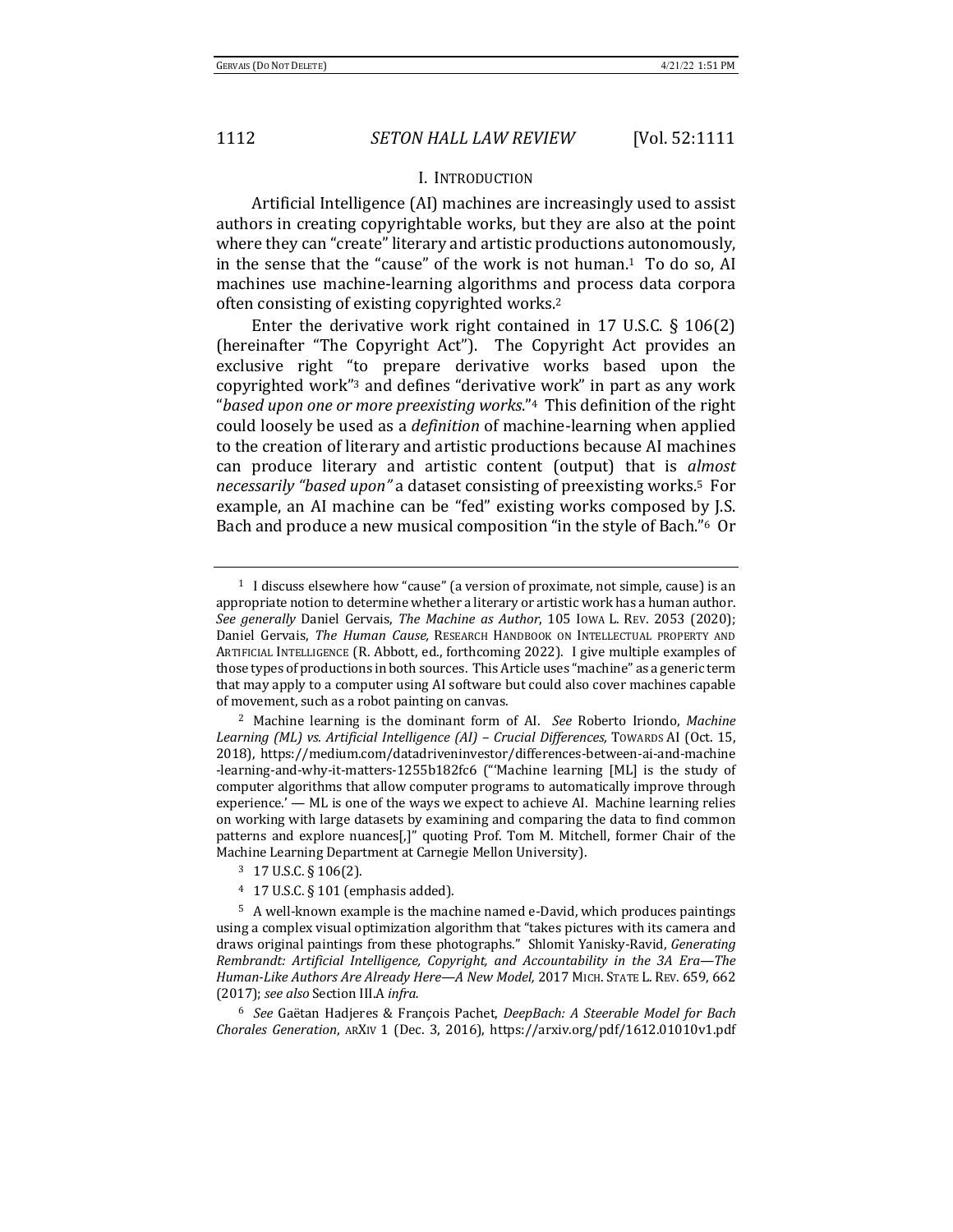it can scan works by Rembrandt and produce a new painting in the style of the Dutch master.<sup>7</sup> One can readily see how a broad interpretation of the derivative work right resulting from a wide-ranging reading of the statutory definition could provide a very far-reaching tool to copyright owners. 

A quick terminological point should be made before proceeding further. This Article uses the term "production" to refer to the perceptible output of an AI machine.<sup>8</sup> If this input belongs in the literary and artistic category, then it is a literary and artistic production. This terminological distinction is necessary because for that production to be a "work" (of authorship) protected by the Copyright Act, two conditions must be met. First, that production must be original and, second, it must be fixed.<sup>9</sup> Originality is not defined in the statute but the Supreme Court defined it as meaning that the work must be independently created by its author and must embody expression that is at least minimally creative.<sup>10</sup> The test is satisfied when the work is the result of creative choices made by the author.<sup>11</sup> I have argued elsewhere that originality implies that the work must be the result of *human* creative choices.<sup>12</sup> To be as thorough as possible, this Article will treat this question as unsettled in the caselaw, though it is worth noting that the United States

<sup>(</sup>last visited Feb. 15, 2022); see also William T. Ralston, *Copyright in Computer-Composed Music: HAL Meets Handel*, 52 J. COPYRIGHT SOC'Y U.S.A. 281, 283-91 (2004).

<sup>&</sup>lt;sup>7</sup> *See* Yanisky-Ravid, *supra* note 5, at 663.

<sup>8 17</sup> U.S.C. § 101 refers to objects protected by the Copyright Act as "original works of authorship." In adopting "production" as its terminological stance, this Article borrows from language used in Article 2 of the most important international copyright treaty, the Berne Convention for the Protection of Literary and Artistic Works of, Sept. 9, 1886, as revised at Paris, July 24, 1971, 1161 U.N.T.S. 30 [hereinafter Berne Convention]. The Berne Convention had 180 member States as of January 2022. The United States became a party to the Convention on Mar. 1, 1989. See Contracting Parties: *Berne Convention*, WORLD INTELL. PROP. ORG., https://www.wipo.int/treaties/en/ ShowResults.jsp?lang=en&treaty\_id=15 (last visited Dec. 12, 2021). The term "output" can also be used generically and would include literary and artistic productions made by a machine.

<sup>&</sup>lt;sup>9</sup> *See* RESTATEMENT OF THE LAW, COPYRIGHT, § 1(a) (AM. LAW INST., Tentative Draft No. 2, 2021).

<sup>&</sup>lt;sup>10</sup> *See* Feist Publ'ns, Inc. v. Rural Tel. Serv. Co., 499 U.S. 340, 346 (1991) (citing Trade-Mark Cases, 100 U.S. 82, 94 (1879); Burrow-Giles Lithographic Co. v. Sarony, 111 U.S. 53 (1884); see also RESTATEMENT OF THE LAW, COPYRIGHT, supra note 9, at §§ 5-7.

<sup>&</sup>lt;sup>11</sup> *See* RESTATEMENT OF THE LAW, COPYRIGHT, *supra* note 9, at § 7(b).

<sup>&</sup>lt;sup>12</sup> *See* Daniel Gervais, *The Machine as Author*, 105 Iowa L. REV. 2053, 2098–99 (2020); *see also* Daniel Gervais, *Self-Driving Culture*, KLUWER COPYRIGHT BLOG (Nov. 25, 2021), http://copyrightblog.kluweriplaw.com/2021/11/25/self-driving-culture/.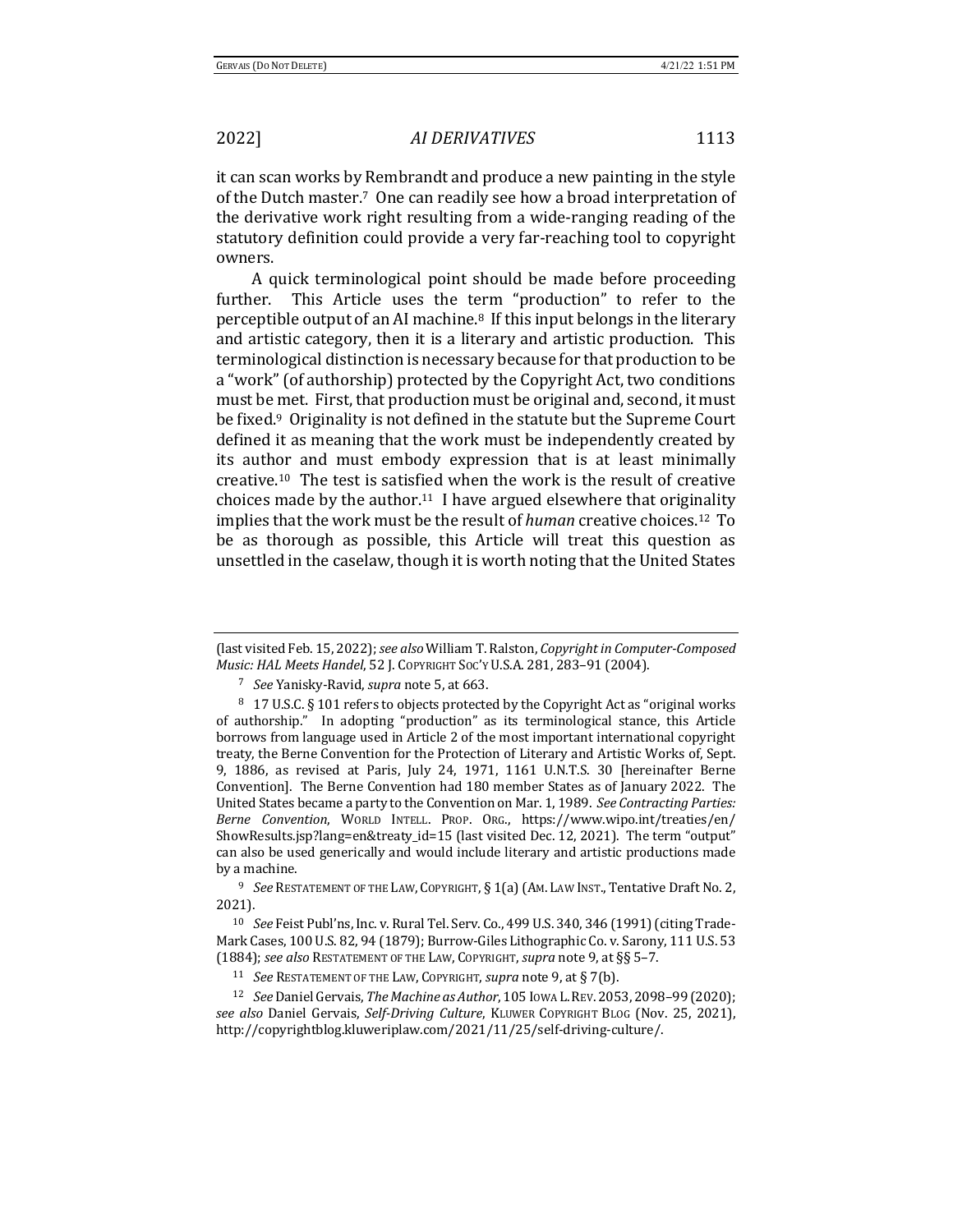Copyright Office has taken the same position defended by this Author, as have a number of senior scholars.<sup>13</sup>

This Article proceeds as follows. In Part II, it briefly explains how AI technology works and how AI machines produce literary and artistic outputs. In Part III, it recalls the ins and outs of the derivative work right and then its potential new role in the AI context. In Part IV, to situate and properly cabin its prescriptive findings, it considers possible new legislation to introduce a sui generis right in AI productions and assesses the impact of rights in AI productions, if any, on the ongoing discussions about text and data mining exceptions.

### II. THE AI "CREATION" PROCESS & ITS COPYRIGHT RAMIFICATIONS

The purpose of this Part is to offer a brief glimpse into AI technology only to the extent necessary to discuss the derivative work right in detail in the next Part. At the most basic level, AI is, first and foremost, computer code running on one or more computers, often but not necessarily connected to the Internet, that can learn from a dataset—sometimes a huge dataset—hence the label "Big Data."<sup>14</sup> This process is known as machine-learning, which today is "the dominant AI technology."<sup>15</sup> Machine-learning can be *supervised* (by humans), or not.

<sup>&</sup>lt;sup>13</sup> See U.S. COPYRIGHT OFFICE, COMPENDIUM OF U.S. COPYRIGHT OFFICE PRACTICES § 306 (3d) ed. 2017); Pamela Samuelson, *Allocating Ownership Rights in Computer-Generated Works*, 47 PITT. L. REV. 1186, 1208 (noting that protecting machine productions by copyright would "over-reward $\prod$  the programmer, particularly in light of the fact that the programmer is no more able to anticipate the output than anyone else"); Jane C. Ginsburg, *The Concept of Authorship in Comparative Copyright Law*, 52 DEPAUL L. REV 1063, 1066 (2003) (arguing that an author is the "human being who exercises subjective judgment in composing the work and who controls its execution") (emphasis added); Sam Ricketson, People or Machines: The Berne Convention and the Changing Concept of Authorship, 16 COLUM. J.L. & ARTS 1, 8 (1991) (noting that at the outset of the Berne Convention, "[d]espite the omission of a definition of 'author,'... there was nonetheless a basic agreement between the contracting states as to the meaning of the term, and, because of this, it was thought unnecessary to define it"). See generally Jane C. Ginsburg & Luke Ali Budiardjo, *Authors and Machines*, 34 BERK. TECH. L.J. 343 (2019) (discussing the way in which AI can produce literary and artistic content and explaining why machine productions are almost always at least in some way the product of human authorship). Naturally, the Internet as "global meme factory" probably makes it easier than ever to produce derivative content. See Daniel Gervais, Authors, Online, 38 COLUM. J.L. & ARTS 385, 385 (2014).

 $14$  Big Data can be defined according to "three essential features, a fourth that, though not essential, is increasingly typical, and a fifth that is derived from the other three (or four). Those features are volume, veracity, velocity, variety, and value." Daniel Gervais, *TRIPS Meets Big Data, in* BIG DATA AND GLOBAL TRADE LAW 160-61 (Mira Burri ed., 2021).

<sup>&</sup>lt;sup>15</sup> U.K. INFORMATION COMMISSIONER'S OFFICE & THE ALAN TURING INSTITUTE, EXPLAINING DECISIONS MADE WITH AI 7 (2020), https://iapp.org/media/pdf/resource\_center/ico\_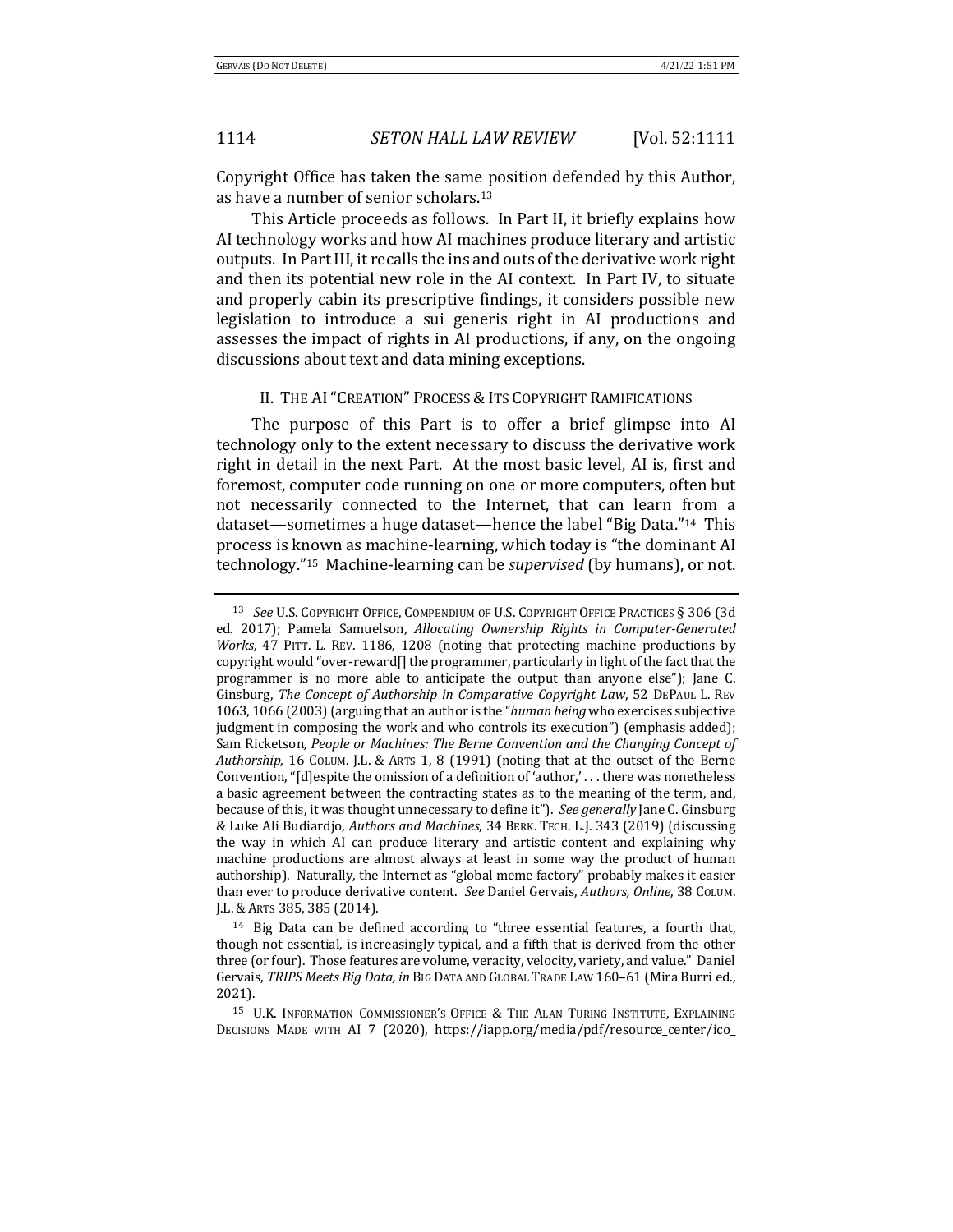"Unsupervised" in this context means that the system is "trained on a dataset without explicit instructions or labelled data."<sup>16</sup> Situated between supervised and unsupervised learning, *reinforcement learning* is a third mode of machine-learning, in which humans verify what the machine learned on its own and hopefully correct mistakes, often using sampling techniques. $17$ 

Machine-learning in all three modes is used both "to discern and operationalise patterns in data." $18$  It uses a set of "computational methods using experience to improve [its] performance or to make accurate predictions."<sup>19</sup> Using machine-learning, an AI system can "automatically generate heuristics" and make autonomous determinations of various kinds.<sup>20</sup> It can adjust its "behavior to enhance [its] performance on some task through experience."<sup>21</sup> A machine can, for example, be shown pictures of cats and dogs and then learn the features of each so that it can recognize cats and dogs it has never "seen" before.<sup>22</sup> The quality of the learning process is obviously dependent on the quality of the training data, as some well-documented disastrous examples have brought to light.<sup>23</sup>

The machine-learning function can take the form of "deep learning," a subset of machine-learning using a layered structure of

explaining\_decisions\_with\_ai.pdf [hereinafter Explaining Decisions Made with AI]; see *also* Iriondo, *supra* note 2.

<sup>&</sup>lt;sup>16</sup> *See* EXPLAINING DECISIONS MADE WITH AI, *supra* note 15, at 7.

<sup>&</sup>lt;sup>17</sup> See Leslie Pack Kaelbling, Michael L. Littman & Andrew W. Moore, Reinforcement *Learning: A Survey*, 4 J. A.I. RSCH. 237, 237 (1996).

<sup>&</sup>lt;sup>18</sup> Michael Veale, Governing Machine Learning that Matters 33 (2019) (Ph.D. dissertation, University College London), https://discovery.ucl.ac.uk/id/eprint/ 10078626/1/thesis\_final\_corrected\_mveale.pdf. 

<sup>&</sup>lt;sup>19</sup> MEHRYAR MOHRI, AFSHIN ROSTAMIZADEH & AMEET TALWALKAR, FOUNDATIONS OF MACHINE LEARNING 1 (MIT Press 2d ed. 2018).

<sup>&</sup>lt;sup>20</sup> WOLFGANG ERTEL, INTRODUCTION TO ARTIFICIAL INTELLIGENCE 102 (Ian Mackie ed., Nathaniel Black trans., Springer-Verlag London Ltd. 1st ed. 2011). AI programmers use several different algorithmic techniques, depending (usually) on the task at hand. For a detailed overview, see Explaining Decisions Made with AI, *supra* note 15, at 115-19.

<sup>&</sup>lt;sup>21</sup> Harry Surden, *Machine Learning and the Law*, 89 WASH. L. REV. 87, 89 (2014).

<sup>&</sup>lt;sup>22</sup> See Amanda Levendowski, *How Copyright Law Can Fix Artificial Intelligence's Implicit Bias Problem*, 93 WASH. L. REV. 579, 592 (2018). 

<sup>&</sup>lt;sup>23</sup> For example, when Google's AI created a link between images of Black people and gorillas. See James Vincent, Google "Fixed" Its Racist Algorithm By Removing Gorillas *From Its Image-Labeling Tech*, THE VERGE (Jan. 12, 2018, 10:35 AM), https:// www.theverge.com/2018/1/12/16882408/google-racist-gorillas-photo-recognitionalgorithm-ai. Another example is when a new Microsoft AI chatbot quickly turned racist by "learning" on social media. See James Vincent, *Twitter Taught Microsoft's AI Chatbot to Be* a Racist Asshole in Less Than a Day, THE VERGE (Mar. 24, 2016, 6:43 AM), https://www.theverge.com/2016/3/24/11297050/tay-microsoft-chatbot-racist.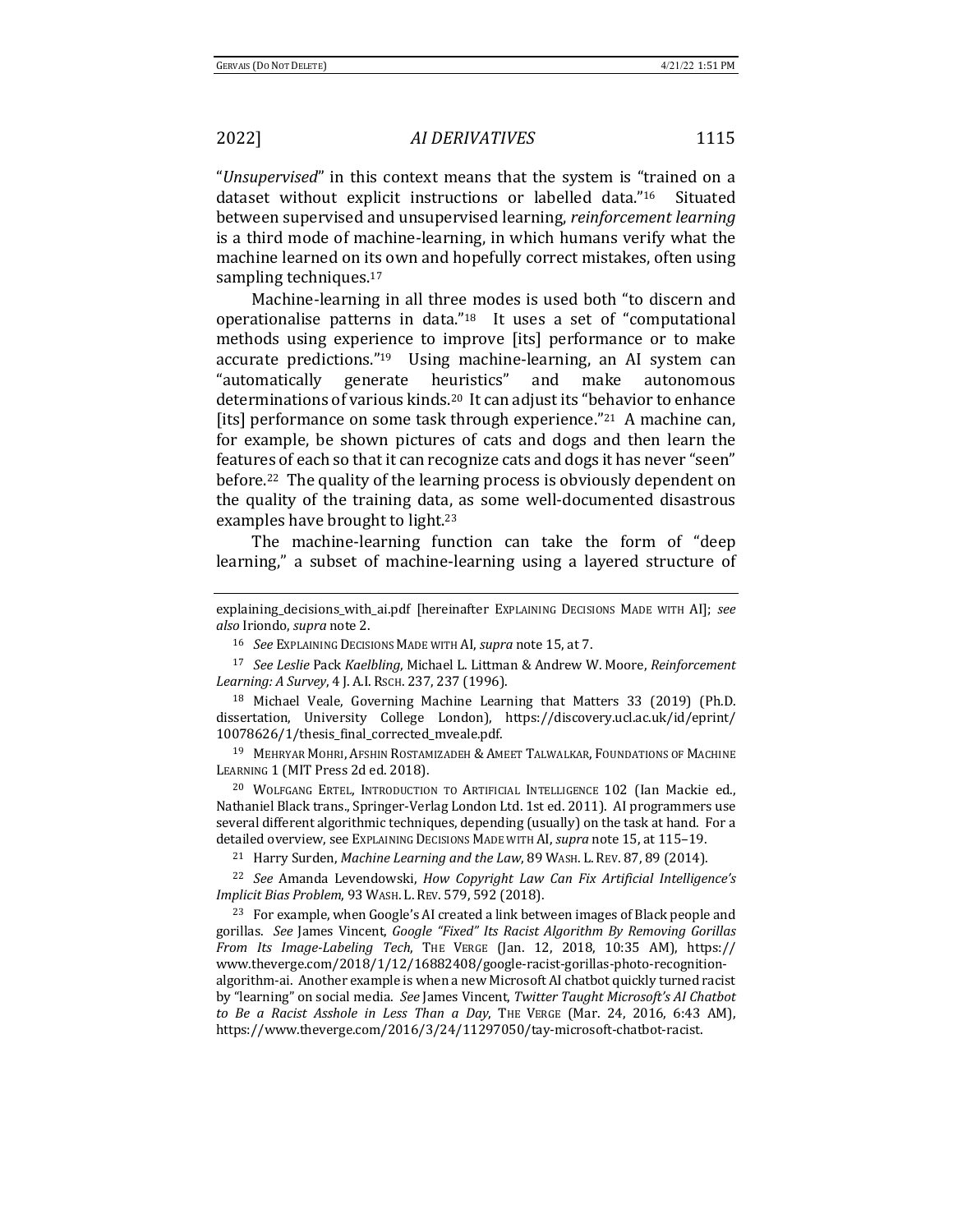algorithms allowing the machine to learn and make predictions and decisions on its own.<sup>24</sup> Deep learning has been called "the true challenge to artificial intelligence," namely "solving the tasks that are easy for people to perform but hard for people to describe formally—problems that we solve intuitively, that feel automatic, like recognizing spoken words or faces in images."<sup>25</sup> With deep learning, one could say acknowledging that metaphors are intellectual shortcuts—that the computer has its own, autonomous brain.<sup>26</sup> Importantly, deep learning is *automated* and often (if not almost always) removed from direct human input or control.<sup>27</sup>

There are various ways to make AI systems learn and produce better. One of them is the development of General Adversarial Networks ("GANs"), a technological path likely to grow the affordances of AI systems both qualitatively and quantitatively.<sup>28</sup>  $GANs'$  potential is huge, because they can learn to mimic any distribution of data. That is, "GANs can be taught to create worlds eerily similar to our own in any domain: images, music, speech, prose," sometimes using smaller datasets.<sup>29</sup>

<sup>27</sup> This has now gone mainstream. *See* William Vorhies, *Automated Deep Learning* -*So Simple Anyone Can Do It*, DATA SCI. CENT. (Oct. 4, 2018), https://www.datascience central.com/profiles/blogs/automated-deep-learning-so-simple-anyone-can-do-it.

<sup>&</sup>lt;sup>24</sup> See Robert D. Hof, *Deep Learning: With Massive Amounts of Computational Power, Machines Can Now Recognize Objects and Translate Speech in Real Time. Artificial Intelligence is Finally Getting Smar*t, MIT TECH. REV. (Apr. 23, 2013), https:// www.technologyreview.com/technology/deep-learning/. 

<sup>&</sup>lt;sup>25</sup> IAN GOODFELLOW, YOSHUA BENGIO & AARON COURVILLE, DEEP LEARNING 1 (MIT Press 2016).

<sup>&</sup>lt;sup>26</sup> *See* Patrick Grieve, *Deep Learning vs. Machine Learning: What's the Difference?*, ZENDESK (Jan. 23, 2020), https://www.zendesk.com/blog/machine-learning-and-deeplearning/; see also Claudio Masolo, Supervised, Unsupervised and Deep Learning, TowARDS DATA SCI. (May 7, 2017), https://bit.ly/2BydnE8.

<sup>&</sup>lt;sup>28</sup> Yann LeCun, Facebook's AI Research Director and a professor at NYU, described GANs as "the most interesting idea in the last 10 years in [machine learning]." Yann LeCun, What Are Some Recent and Potentially Upcoming Breakthroughs in Deep Learning?, Quora (July 28, 2016), https://www.quora.com/What-are-some-recent-andpotentially-upcoming-breakthroughs-in-deep-learning. GANs are "adversarial" because two machines work one against the other, creating a constant feedback loop that increases the quality of outputs. See AI WIKI, A BEGINNER'S GUIDE TO GENERATIVE ADVERSARIAL NETWORKS (GANS), https://wiki.pathmind.com/generative-adversarialnetwork-gan [hereinafter BEGINNER's GUIDE] (last visited Feb 15. 2022).

<sup>&</sup>lt;sup>29</sup> BEGINNER's GUIDE, *supra* note 28. More specifically, GANs use an actor-critic model, as one machine, "called the generator, generates new data instances, while the other, the discriminator, evaluates them for authenticity; i.e., the discriminator decides whether each instance of data it reviews belongs to the actual training dataset or not.". *Id.*; *see* also JAKUB LANGR & VLADIMIR BOK, GANS IN ACTION: DEEP LEARNING WITH GENERATIVE ADVERSARIAL NETWORKS 3 (Manning Publications Co., 2019).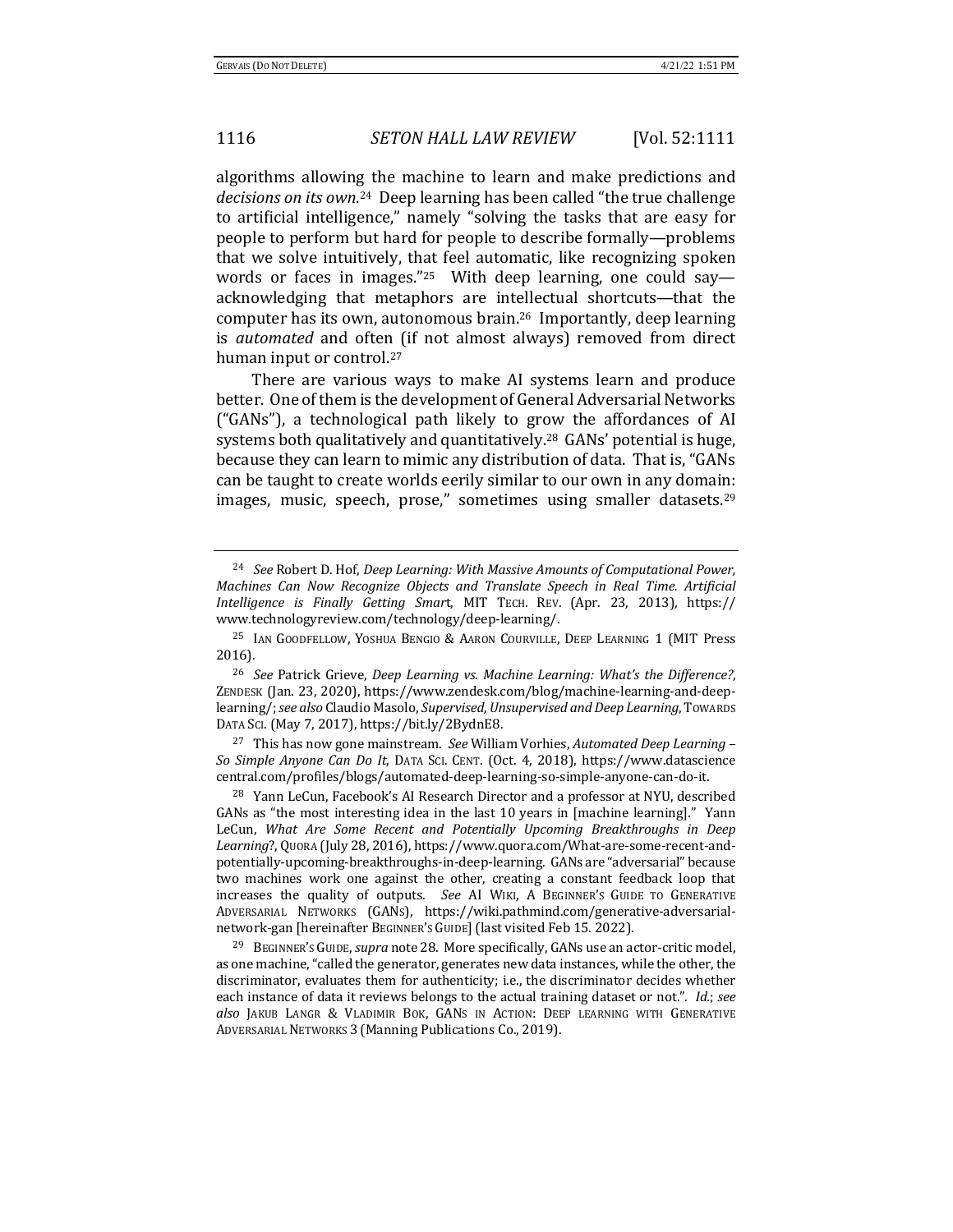GANs have been used to create literary and artistic content. Indeed, a painting produced by a GAN was sold at auction in 2018 for \$432,500.<sup>30</sup>

What the technology described above boils down to is that a large amount of the inputs needed for an AI machine to produce *contemporary* literary and artistic content is inevitably preexisting copyrighted works that are still protected, unlike the Bach and Rembrandt examples mentioned above for which the term of protection (assuming it even existed in some form at the time) has long expired.<sup>31</sup> In deep learning scenarios, a large dataset is typically used. In the case of GANs, a smaller set of preexisting works may well be sufficient.<sup>32</sup>

### III. A NEW ROLE FOR THE DERIVATIVE WORK RIGHT?

### A. *Overview of the Derivative Work Right*

If there is one definition in the United States Copyright Act that raises eyebrows and uses language that cannot *literally* mean what it says, it is the definition of "derivative work." That definition in relevant part reads as follows: "a work based upon one or more preexisting works, such as a translation, musical arrangement, dramatization, fictionalization, motion picture version, sound recording, art reproduction, abridgment, condensation, or any other form in which a work may be recast, transformed, or adapted."<sup>33</sup> What this Article means when it says that the definition cannot literally mean what it says is simply that human creations are often, if not almost always, based upon some other work that the author has read, seen, consulted, experienced, or been influenced by in some other way.<sup>34</sup> There is a socalled general osmosis of creativity through both space and time that

<sup>&</sup>lt;sup>30</sup> James Vincent, *Christie's Sells Its First AI Portrait for* \$432,500, Beating Estimates *of \$10,000,* THE VERGE (Oct. 25, 2018, 1:03 PM), https://www.theverge.com/2018/10/ 25/18023266/ai-art-portrait-christies-obvious-sold. 

 $31$  The current term of protection for most works under U.S. law is the life of the author plus seventy years.  $17$  U.S.C. § 302(a).

 $32$  Hence the frequent use of the term Big Data. For an explanation and definition, see Daniel J. Gervais, *TRIPS Meets Big Data*, *supra* note 14.

<sup>33 17</sup> U.S.C. § 101 (emphasis added).

 $34$  For example, it is well-known that to learn creative writing or art humans learn from existing masterpieces and other works. See Daniel Gervais, *The Derivative Right, or* Why Copyright Protects Foxes Better than Hedgehogs, 15 VAND. J. ENT. & TECH. L. 785, 851 (2013) [hereinafter Gervais, *Foxes*] ("By copying a master's work, the 'pupil' might at least get a glimpse of the great author's mind, which would seem like a normatively desirable process. '*L'art naît d'un regard sur l'art*,' as the French would say: art is born from a view on existing art.").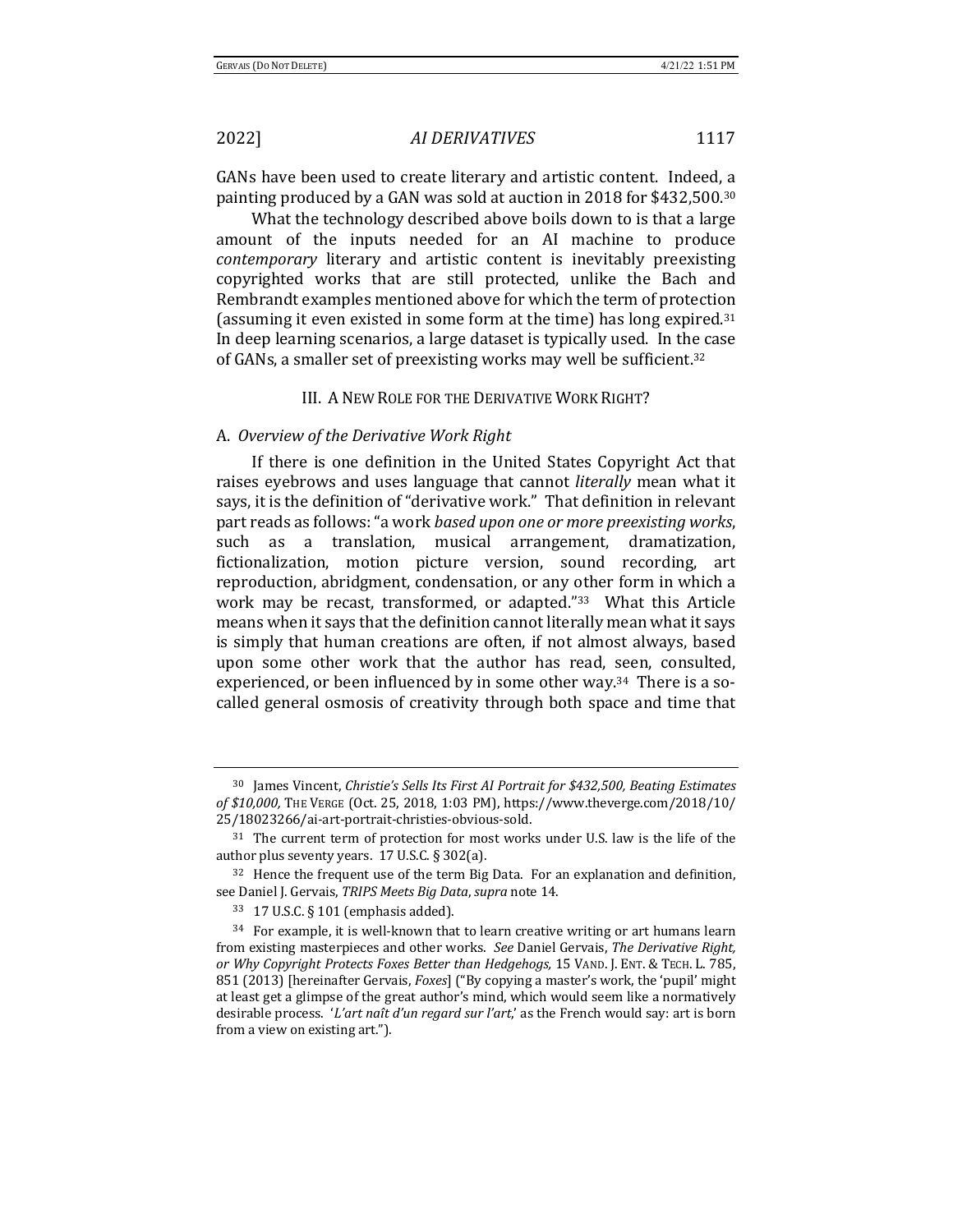the famous saying often attributed to Isaac Newton that we "stand on the shoulder of giants" captures in part. $35$ 

Given the "or in any other form" language in the definition of "derivative work," which signals that the definition is not exhaustive, an attempt to read the broad language of the first part of the statutory definition (the "based upon" clause) can be restrained by the enumeration that follows in application of the *ejusdem generis* rule.<sup>36</sup> One can argue that the list captures the major forms of derivation that come under the derivative work umbrella and that the opening clause may then just capture what I have elsewhere labelled "penumbral derivatives." $37$  Other arguments to limit the reach of the right exist. Professor Paul Goldstein for example, has argued that, considering the enumeration, the statutory text is intended primarily to protect certain licensing markets, though he acknowledges that even following that approach sometimes courts have incorrectly overextended the right's scope.38

The risk of an overextension by interpretation is real.<sup>39</sup> As this Article adumbrated in the Introduction and explains further in the next Part, with AI the debate takes on a potentially more complex hue.<sup>40</sup> As we apply the derivative work right to AI productions, we face obstacles stemming from controversial and uncontroversial aspects of the derivative work right. Let us begin with the latter.

<sup>&</sup>lt;sup>35</sup> See generally ROBERT K. MERTON, ON THE SHOULDERS OF GIANTS 8-12 (1993). Professor Bridy, for example, has argued along those lines "all cultural production is inherently derivative." Annemarie Bridy, *Coding Creativity: Copyright and the Artificially Intelligent* Author, 2012 STAN. TECH. L. REV. 5, 12 (2012).

<sup>36</sup> On the *ejusdem generis* rule, see *Garcia v. United States*, 469 U.S. 70, 74 (1984): When general terms follow an enumeration of persons or things, such general words should not be construed in their widest extent, but should apply only to persons or things of the same general kind or class as those specifically mentioned. In 17 U.S.C.  $\S$ 101, of course, the general words of the "based upon" clause precede instead of follow, but the canon could still be invoked. The canon, however, "cannot be used to 'obscure and defeat the intent and purpose of Congress' or 'render general words meaningless." United States v. Kaluza, 780 F.3d 647, 661 (5th Cir. 2015).

<sup>37</sup> *See* Gervais, *Foxes*, *supra* note 34, at 808.

<sup>&</sup>lt;sup>38</sup> PAUL GOLDSTEIN, GOLDSTEIN ON COPYRIGHT § 7.3 (3d ed. 2012); Paul Goldstein, Derivative Rights and Derivative Works in Copyright, 30 J. COPYRIGHT Soc'Y U.S.A. 209, 221 (1983) (noting that "[i]t is no coincidence that the principal cases establishing broad rights against infringement by derivative works characteristically involve situations in which the alleged infringer had at some earlier point sought a license.").

 $39$  I am not the first scholar to point to the interpretive risks associated with the "based upon" clause. See, e.g., Naomi Abe Voegtli, *Rethinking Derivative Rights*, 63 Brook. L. REV. 1213, 1263-67 (1997) (proposing a narrow formulation of the derivative right, in addition to broader fair use and a possible compulsory license).

<sup>&</sup>lt;sup>40</sup> *See infra* Section III.A.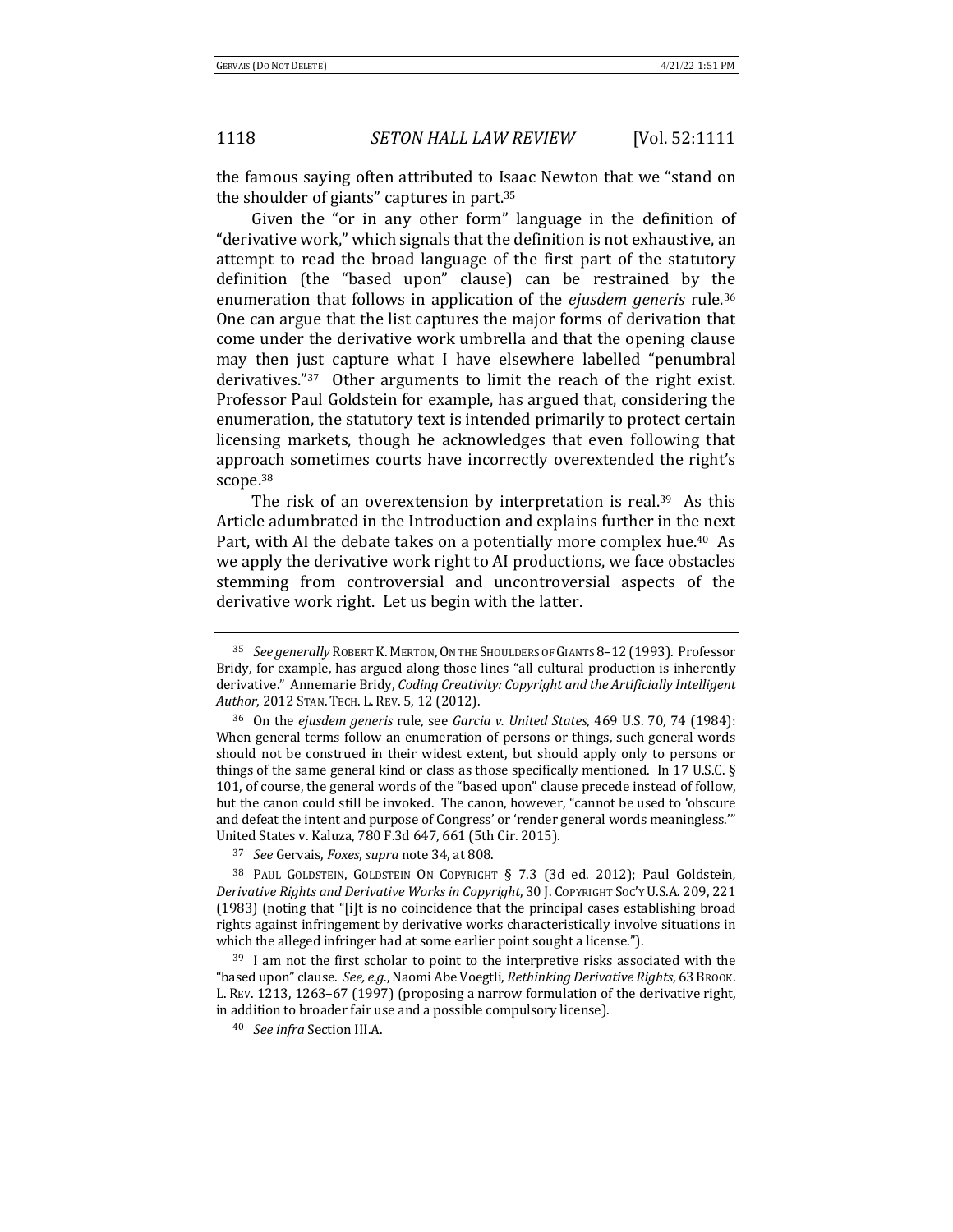B. (Relatively) Uncontroversial Aspects of the Derivative Work *Right*

Some aspects of the derivative work right, in this Article's submission, are mostly uncontroversial. The first is that a derivative work for which one claims protection under federal law must be a work. This requirement implies that a derivative work must itself be original to be eligible for copyright protection.<sup>41</sup> Second, unless one is prepared to violate the basic canon of statutory construction that guards against superfluity, the derivative work right cannot have the exact same scope as the right of reproduction.<sup>42</sup> This logically implies that, although the Venn diagram of the two rights would show considerable overlap, some derivative works are not reproductions. Third, because the definition clearly refers to preexisting works, what is derived from must be one or more "works," i.e., works protected by copyright.<sup>43</sup> Fourth, the notion of originality applied to the protection of derivative works requires that the person claiming to have authored a derivative work must have added or transformed one or more preexisting works in some way, shape, or form.<sup>44</sup>

By combining the four above points, one can posit fairly safely that the derivative work right, properly applied and understood, is situated in a zone between (and occasionally "beyond"<sup>45</sup>) reproduction, on the one hand, and uses that are inspired by, but not infringing (because they

<sup>41</sup> *See* RESTATEMENT OF THE LAW, COPYRIGHT, *supra* note 9.

<sup>&</sup>lt;sup>42</sup> See GEORGE COSTELLO, CONG. RSCH. SERV., STATUTORY INTERPRETATION: GENERAL PRINCIPLES AND RECENT TRENDS 12 (2006) ("[S]tatutes should be construed 'so as to avoid rendering superfluous' any statutory language.").

<sup>&</sup>lt;sup>43</sup> *See* 17 U.S.C. §§ 101, 106, *supra* note 4 and accompanying text. Arguably, this also includes works that were protected but whose term of protection expired, although in such a case the derivative work right would be irrelevant because it could no longer be enforced.

<sup>&</sup>lt;sup>44</sup> The Copyright Restatement draft refers to this as "original expression contributed by the author of the derivative work." See RESTATEMENT OF THE LAW, COPYRIGHT, *supra* note 9, § 3(c).

<sup>&</sup>lt;sup>45</sup> This term is used in that very context in *Lone Ranger Television, Inc. v. Program Radio Corp.*, 740 F.2d 718, 722 (9th Cir. 1984) ("[T]he protection of derivative rights extends beyond mere protection against unauthorized copying to include the right to 'make other versions of, perform, or exhibit the work."") (emphasis added) (quoting Russell v. Price, 612 F.2d 1123, 1128 n.16 (9th Cir. 1979). Professor Ochoa has argued in a similar vein that the "reason the right to prepare derivative works was drafted without any reference to fixation was to make sure that public performances of derivative works would be covered." See Tyler T. Ochoa, *Copyright, Derivative Works* and Fixation: Is Galoob a Mirage, or Does the Form(GEN) of the Alleged Derivative Work *Matter?*, 20 SANTA CLARA HIGH TECH. L.J. 991, 1020 (2004).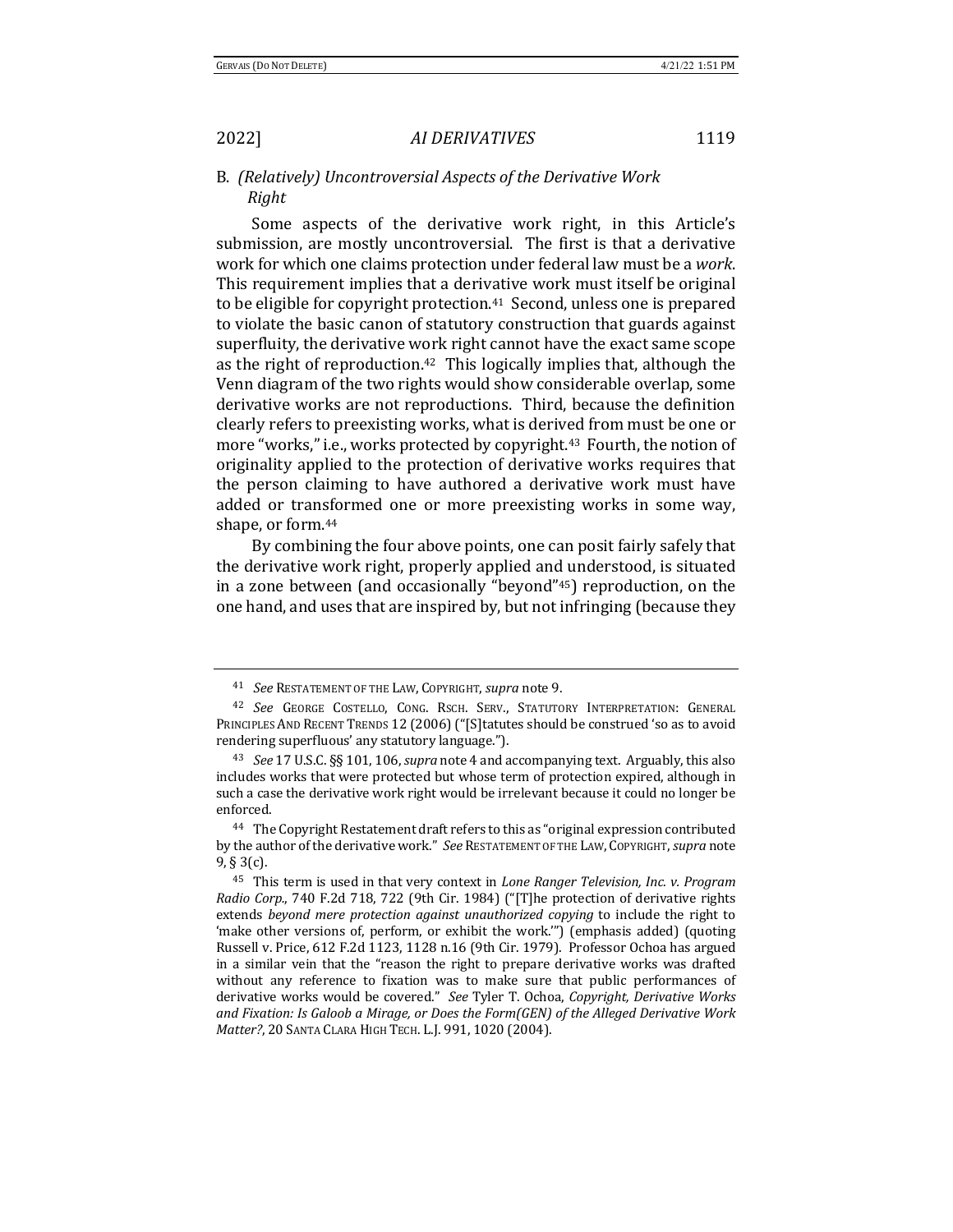are not "based upon"), an earlier work, on the other hand.<sup>46</sup> A final point that belongs in this Section on less controversial aspects is that a derivative work is not protected if it is infringing, as the statute itself makes clear.<sup>47</sup>

Beyond the points made in the previous paragraph, the analysis quickly enters more troubled waters.

### C. *The Originality Controversy*

As the previous Section just explained, to be protected as a derivative work, a literary or artistic production must meet the originality condition applicable to other works of authorship. Does that mean that, to *infringe* the derivative work right (belonging to a third party), the derivative work must also be original? This is a controversial area of law. Recall that, to be protected as a work, a work must normally be both fixed and original.<sup>48</sup>

Professor Goldstein opined that the derivative work right may be infringed even if the derivative production would *not* qualify for protection as a work. $49$  The Ninth Circuit agrees, but as we move forward, one must ask whether this means that the derivative work may be infringed by a production that need not be original, need not be fixed, or both. 

In two cases with similar fact patterns, a defendant took images from artwork prints or books and placed them on tiles that he then offered for sale.<sup>50</sup> The defendants' actions unquestionably did not

<sup>&</sup>lt;sup>46</sup> This Article agrees with the characterization suggested in Timothy Everett Nielander, *The Mighty Morphin Ninja Mallard: The Standard for Analysis of Derivative Work Infringement in the Digital Age*, 4 TEX. WESLEYAN L. REV. 1, 2 (1997), as follows:

On the continuum between an exact reproduction of protected property, and the creation of an original work, lies a gray zone. This zone is a mixture of protected works—printed art, art on digital media, digital and analog music, and other works recognized as deserving intellectual property protection—that can be mixed and matched with other works to create new works. American law recognizes protection of this form of copying as *derivative rights*.

 $47$  17 U.S.C. § 103(a) ("[P]rotection for a work employing preexisting material in which copyright subsists does not extend to any part of the work in which such material has been used unlawfully."). See, e.g., Gracen v. Bradford Exch., 698 F.2d 300, 302 (7th Cir. 1983).

<sup>48</sup> *See supra* notes 9-10 and accompanying text.

<sup>&</sup>lt;sup>49</sup> Paul Goldstein, *Derivative Rights and Derivative Works in Copyright*, *supra* note 38, at 231 n.75 (1983) ("[T]he Act does not require that the derivative work be protectable for its preparation to infringe.").

 $50$  Mirage Editions, Inc. v. Albuquerque A.R.T. Co., 856 F.2d 1341, 1342 (9th Cir. 1988); Munoz v. Albuquerque A.R.T. Co., 38 F.3d 1218 (9th Cir. 1994).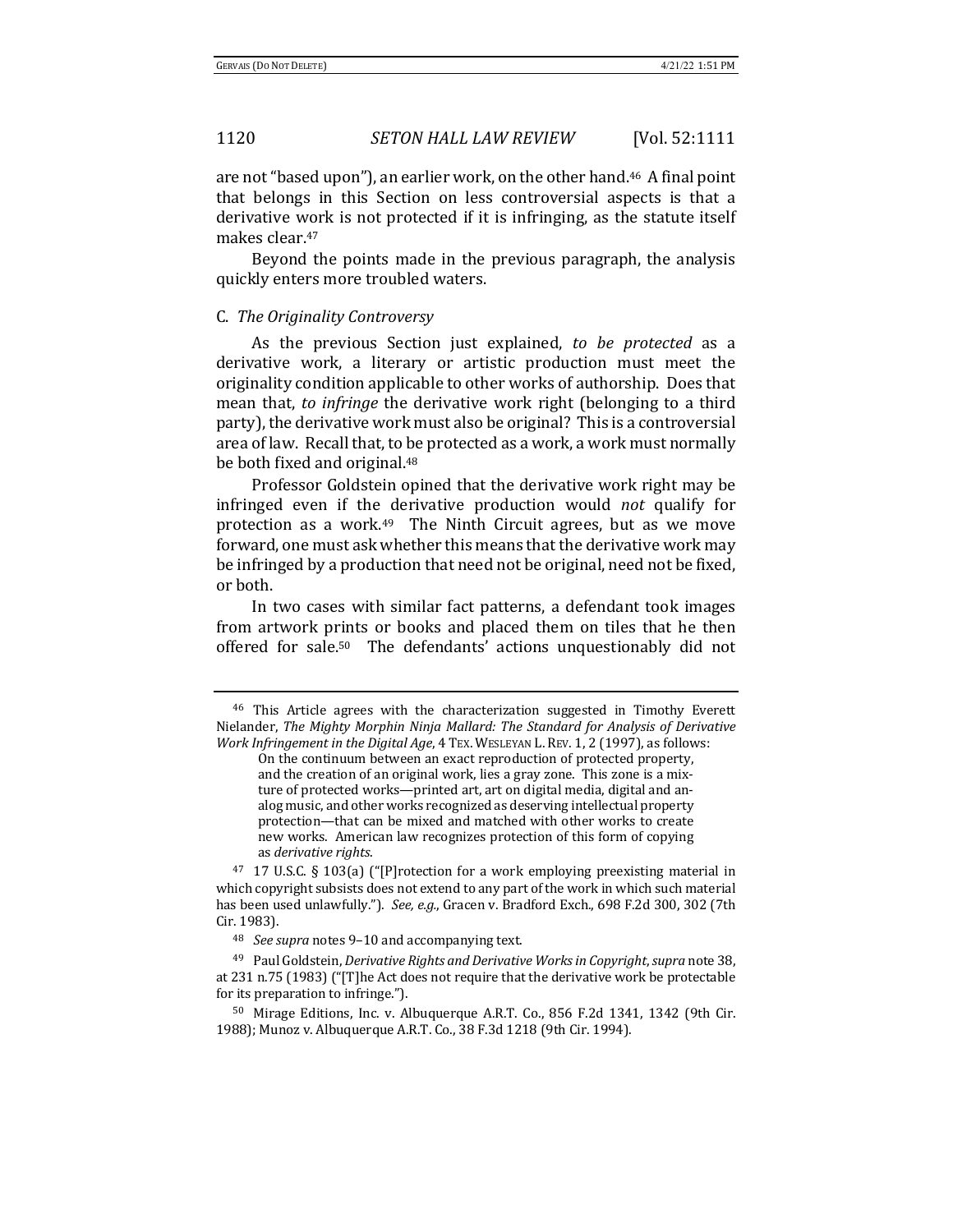involve copying (reproduction) of a protected work. These cases are interesting because precedents in which the derivative work right is infringed generally also involve a reproduction. In contrast, these cases clearly delineate an area for the derivative work right that the reproduction right does not cover.<sup>51</sup> In *Mirage Editions*, referring to the statutory language that a derivative work must "recast, transform<sup>[]</sup> or adapt[]" one or more preexisting works in some form, the Ninth Circuit found that the tiles amounted to derivative works.<sup>52</sup> In drawing a distinction between this type of mounting on tiles and traditional art reframing (which the court acknowledged was a non-infringing activity), the court found that the use of a resin to glue the pictures on the tiles made a difference.<sup>53</sup> In that case, fixation was obviously not an issue and originality was not discussed.

In another case, the Ninth Circuit found that it made "no difference that the derivation may not satisfy certain requirements for statutory copyright registration itself." $54$  The works at issue were both voice recordings of scripts from the "adventures" of the Lone Ranger and the duplication, remixing, and distribution of those recordings "just as if he had hired the actors, sound effects crew, and producers originally used for the tapes to do a second interpretation of the scripts for an audience."55 

In another case, the plaintiff argued that the derivative work right contained in  $\S$  106(2) was "intended to expand the definition of derivative works to include any work *based* on a copyrighted work."<sup>56</sup> Strangely perhaps, the court states that the plaintiff cited "no authority to support this novel proposition."<sup>57</sup> There was, however, one authority in plain view: the text of the statute adopted in  $1976.58$  This seems to suggest that the "based upon" clause is not likely to create a huge new zone of exclusivity for copyright owners compared to the previous (1909) Act.<sup>59</sup>

<sup>&</sup>lt;sup>51</sup> *Mirage Editions*, 856 F.2d at 1343 ("The protection of derivative rights extends beyond mere protection against unauthorized copying.")

<sup>52</sup> *Mirage Editions*, 856 F.2d at 1343-44.

<sup>53</sup> *Id.*

<sup>54</sup> Lone Ranger Television, Inc. v. Program Radio Corp., 740 F.2d 718, 722 (9th Cir. 1984). The current (1976) Copyright Act entered into force on January 1, 1978. The facts of the case (*Lone Ranger*) predate this entry into force.

<sup>55</sup> *Lone Ranger*, 740 F.2d at 722.

<sup>56</sup> Litchfield v. Spielberg, 736 F.2d 1352, 1357 (9th Cir. 1984) (emphasis added).

<sup>57</sup> *Id.*

<sup>&</sup>lt;sup>58</sup> *See supra* note 4.

<sup>59</sup> The "based upon" language was added in 1976. *See supra* note 4.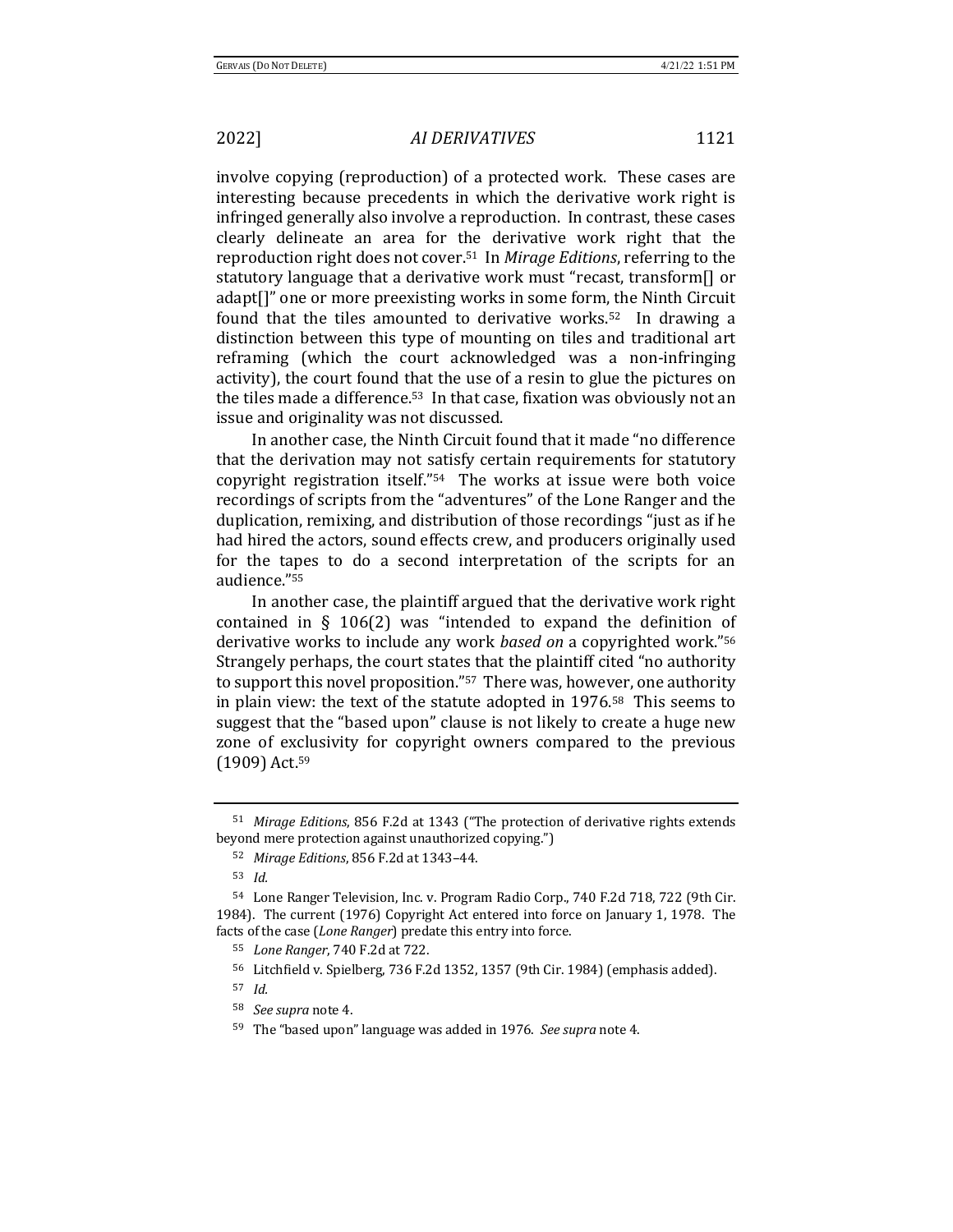Then in *Galoob v. Nintendo*, a case involving a technology that allowed Nintendo video game players to alter features of a game (e.g., by increasing the number of lives of the player's character), the Ninth Circuit held that the derivative work right could be infringed even without the production by the defendant of a "fixed" derivative work, thus eliminating a fixation requirement from the infringement equation.<sup>60</sup> To reach this conclusion, the court found that the statute, which equates "creation" with "fixation," was not to be read as containing an indirect definition of the notion of "work," only as providing a definition of the *moment* of creation/fixation of a work.<sup>61</sup> The court also noted that the statutory definition of "derivative work" did not explicitly require fixation.<sup>62</sup> Interestingly, the court considered a Seventh Circuit case concerning a chip used to speed up video games where the court found that the defendant's chip contained a derivative work.<sup>63</sup> The Ninth Circuit drew a distinction because the technology in the Seventh Circuit case copied the computer chip, whereas the technology at play in *Galoob* did not.<sup>64</sup> Yet, as the Seventh Circuit itself acknowledged, the Ninth Circuit noted that it was a "stretch" to find the chip contained a derivative work, a stretch that the Ninth Circuit considered a bridge too far.<sup>65</sup> As this Article sees it, the Ninth Circuit cases focus largely on the *protection of the market* for the original work and potential derivatives made or authorized by the copyright owner. Indeed, this Article agrees with Professor Goldstein's view that a derivative work "effectively creates a new work for a different market."66

There are potentially dissonant notes in Ninth Circuit jurisprudence, however. For example, in two cases, that Circuit agreed with the proposition that a "work will be considered a derivative work only if it would be considered an infringing work if the material which it has derived from a prior work had been taken without the consent of a

 $60$  Lewis Galoob Toys, Inc. v. Nintendo of Am., Inc., 964 F.2d 965, 967-68 (9th Cir. 1992), as amended (Aug. 5, 1992) ("A derivative work must be fixed to be protected under the Act, see 17 U.S.C.  $\S 102(a)$ , but not to infringe.").

<sup>61</sup> *Galoob*, 964 F.2d at 968, 970.

<sup>62</sup> *Id.*; *Lone Ranger*, 740 F.2d at 722

 $63$  *Galoob*, 964 F.2d at 969 (citing Midway Mfg. Co. v. Artic Int'l, Inc., 704 F.2d 1009, 1013-14 (7th Cir. 1983)).

<sup>64</sup> *See id.*

<sup>65</sup> *Id.* (citing *Midway Mfg.*, 704 F.2d at 1014).

<sup>&</sup>lt;sup>66</sup> *Lone Ranger,* 740 F. 2d, at 721 (quoting Paul Goldstein, *Derivative Rights and Derivative Works in Copyright,* 30 J. Copyright Soc'y U.S.A. 209, 217 (1983)).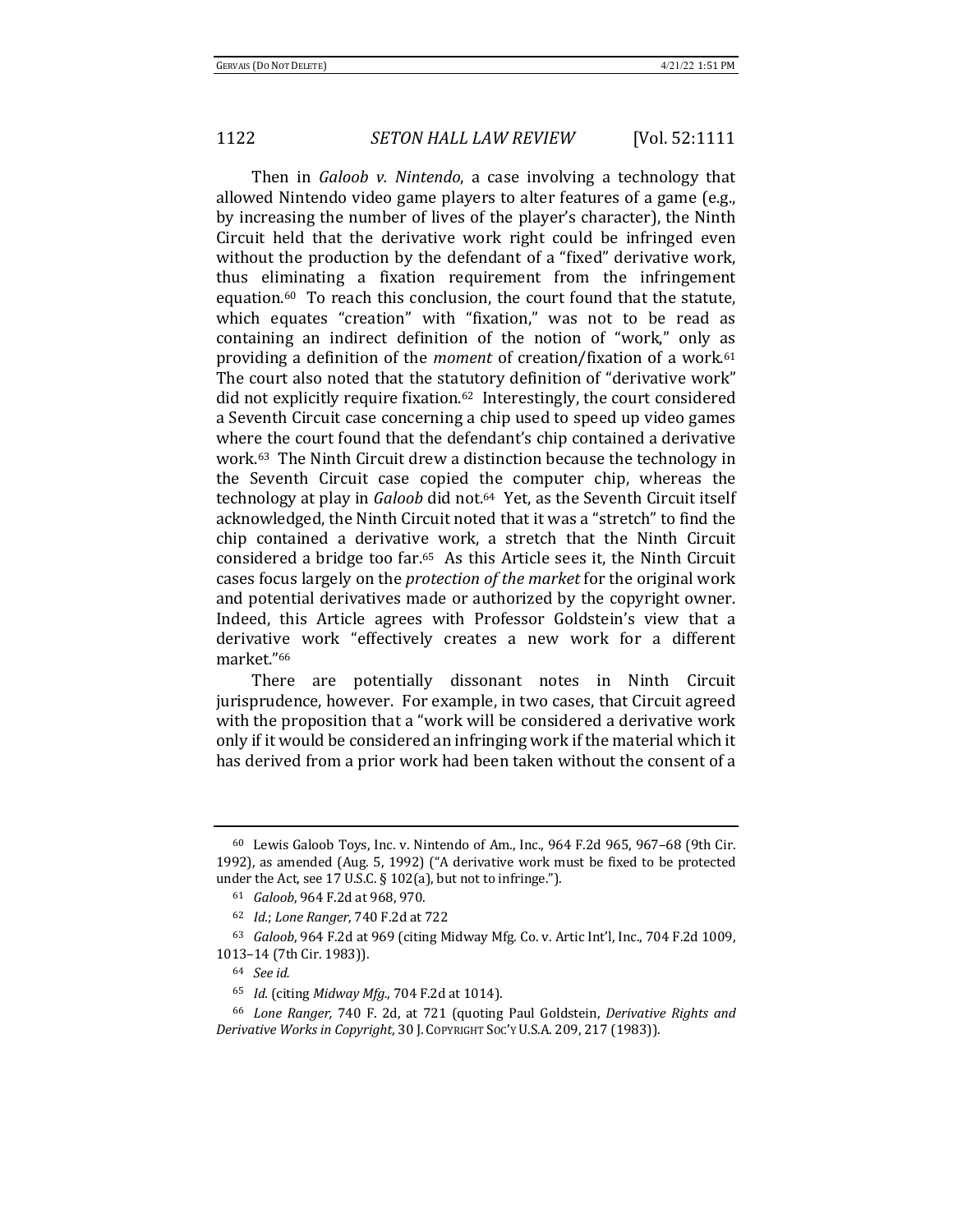copyright proprietor of such prior work."<sup>67</sup> This would seem to imply that the derivative work must meet all the requirements for protection as a work. The Nimmer treatise and several appellate circuits prefer that approach. $68$  According to Nimmer, a "work will be considered a derivative work only if it would be considered an infringing work if the material which it has derived from a preexisting work had been taken without the consent of a copyright proprietor of such preexisting work."69

Other circuits have taken what looks like a different approach. In a case involving a fact pattern fairly similar to *Muñoz* and *Mirage*, the Seventh Circuit considered the Ninth Circuit precedents, but found that the tiles self-evidently neither "recast" nor "adapted" the preexisting works.<sup>70</sup> The court then took a deeper look at the "transformed" prong but concluded that the preexisting works were not transformed in the slightest, a view with which many copyright scholars agree.<sup>71</sup> As the Court noted, the "art was bonded to a slab of ceramic, but it was not changed in the process. It still depicts exactly what it depicted when it left Lee's studio." $72$  In deciding that the works lacked the required originality, the Seventh Circuit ostensibly relied in part on a case predating the entry into force of the 1976 Copyright Act in which the Second Circuit en banc found that plastic reproductions of a public domain cast iron "banks" were not original.<sup>73</sup> The Second Circuit decided in that case to follow "the school of cases in this circuit and elsewhere supporting the proposition that to support a copyright there must be at least some substantial variation, not merely a trivial variation such as might occur in the translation to a different medium."<sup>74</sup>

The Seventh Circuit went a step further than *Lee v. A.R.T.* in Gracen.<sup>75</sup> It held that paintings of the character Dorothy in The Wizard *of* Oz (based on stills from the movie) were *not* original enough to be

<sup>&</sup>lt;sup>67</sup> U.S. v. Taxe, 540 F.2d 961, 965 n.2 (9th Cir.1976); see also Litchfield v. Spielberg, 736 F.2d 1352, 1357 (9th Cir. 1984).

<sup>68</sup> MELVILLE B. NIMMER & DAVID NIMMER, 1 NIMMER ON COPYRIGHTS § 3.03 (1997).

<sup>69</sup> *Id.* § 3.01.

<sup>70</sup> Lee v. A.R.T. Co., 125 F.3d 580, 582 (7th Cir. 1997).

<sup>&</sup>lt;sup>71</sup> *See* Pamela Samuelson, *The Quest for a Sound Conception of Copyright's Derivative Work Right,* 101 GEO. L.J. 1505, 1551 (2013) ("Scholars agree that Lee is more persuasive than Mirage, and the most recent case to have confronted the choice between Mirage and Lee followed the latter.").

<sup>72</sup> *Lee*, 125 F. 3d, at 582.

<sup>73</sup> L. Batlin & Son, Inc. v. Snyder, 536 F.2d 486 (2d Cir. 1976) (en banc).

<sup>74</sup> *Id.* at 491.

<sup>75</sup> Gracen v. Bradford Exch., 698 F.2d 300 (7th Cir. 1983).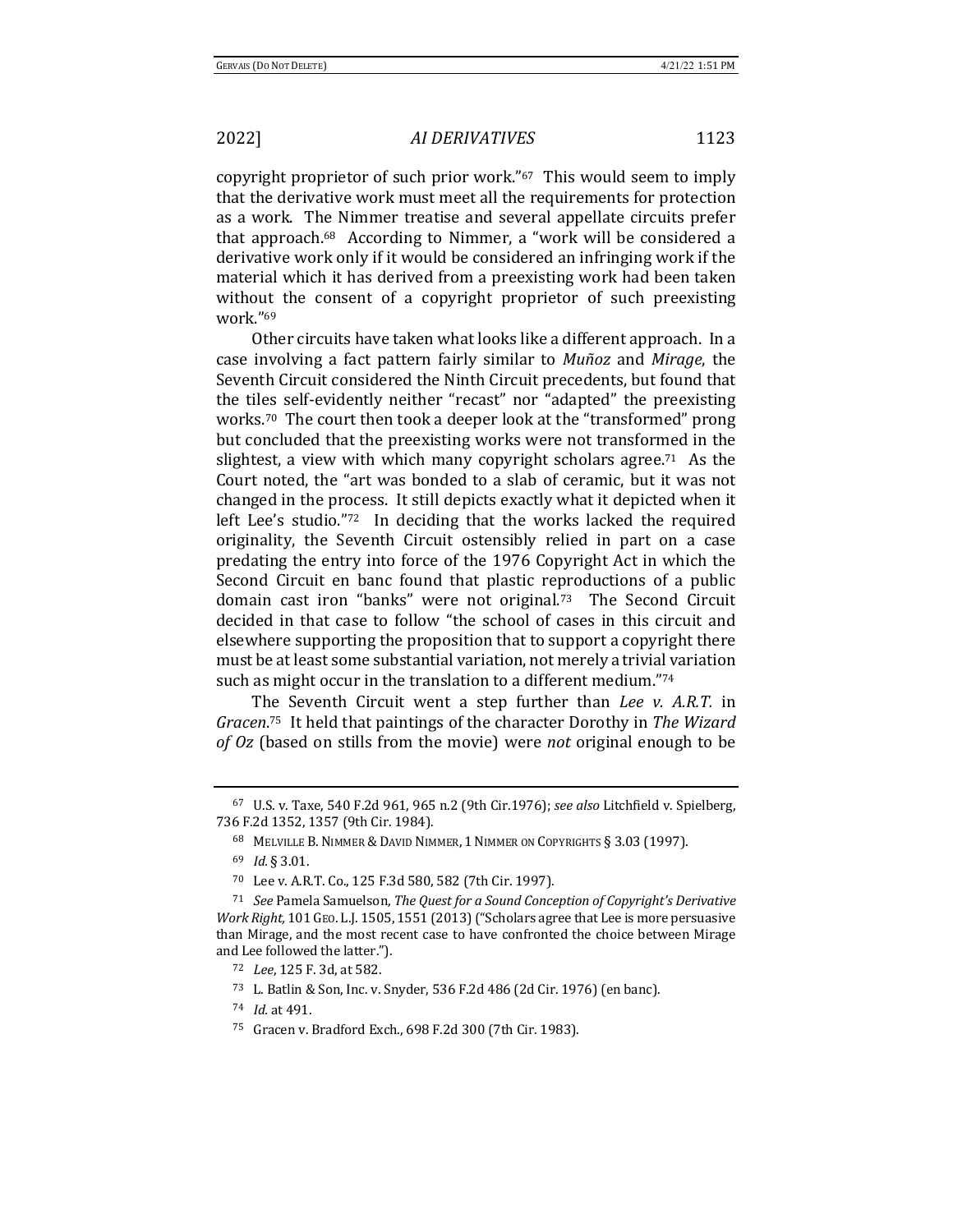protected by copyright.<sup>76</sup> The painting even changed the background using a different scene from the movie. All to no avail.<sup>77</sup> Yet the court also noted that a more or less exact replica of a scene captured from nature would be original enough.<sup>78</sup> *Gracen* would seem to support the idea of a heightened originality standard for derivative works, which most courts have rejected.<sup>79</sup> Finally, the Eleventh Circuit also discussed *Mirage*, which it described as "much-criticized," and found the epoxy glue argument (as compared to traditional framing) "highly questionable."80

This tour d'horizon allows us to answer the two above-mentioned questions. First, if a derivative work is legally produced, then must it meet the originality and fixation requirements *to be protected* as a work? The answer is yes, and the applicable standard is the same as for other types of works. $81$  The legal nature of the derivative work can stem from an authorization from the copyright owner (directly, as a valid sublicense, etc.), from an exception such as fair use, or because the underlying work is no longer protected.<sup>82</sup> Second, to *infringe* the right to prepare derivative works in 17 U.S.C.  $\S$  106(2), must the alleged derivative work meet the originality standard, even if the work need not be fixed? Here, we may face a circuit split, with the Seventh and Eleventh Circuits on one side, and the Ninth Circuit on the otherthough not all of its precedents are necessarily neatly lined up in single file. Moving forward, either we accept that to infringe the derivative work right the defendant must have contributed some originality, or the

80 Peter Letterese & Assocs., Inc. v. World Inst. of Scientology Enters., 533 F.3d 1287, 1299 (11th Cir. 2008).

<sup>76</sup> *See id.*

<sup>77 &</sup>quot;We do not consider a picture created by superimposing one copyrighted photographic image on another to be 'original'—always bearing in mind that the purpose of the term in copyright law is not to guide aesthetic judgments but to assure a sufficiently gross difference between the underlying and the derivative work to avoid entangling subsequent artists depicting the underlying work in copyright problems." Id. at 305.

<sup>78</sup> *See id.*

<sup>&</sup>lt;sup>79</sup> *See* RESTATEMENT, *supra* note 9, § 3, comment e ("From time to time, some courts have suggested that there is a special, heightened originality standard for derivative works. But most have rejected that view.... The better view, and the one adopted by this Restatement, is one that applies a consistent originality standard to derivative and non-derivative works.").

<sup>81</sup> *Id.*

 $82$  "Notwithstanding the provisions of sections 106 and 106A, the fair use of a copyrighted work  $\left[\ldots\right]$  is not an infringement of copyright," 17 U.S.C. § 107. This means that fair use covers copyright rights contained in those two sections, including the right to prepare derivative works.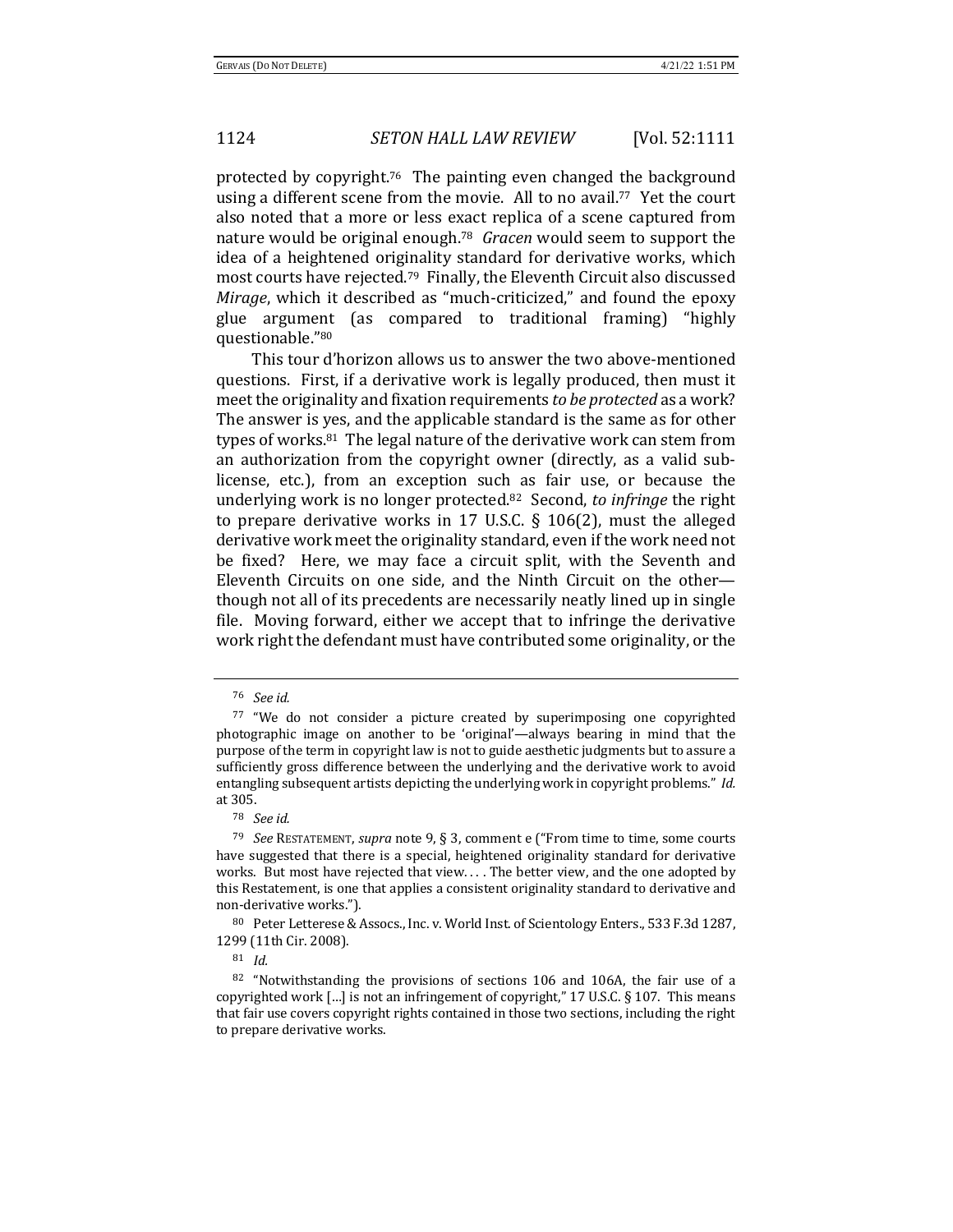Ninth Circuit correctly stated the law in not looking for originality in the defendant's production, even though its application of that law to the facts of *Mirage* and *Muñoz* may well have been incorrect.<sup>83</sup> summarize where we are:

- (a) something must be added or done to a preexisting work to make a derivative work;<sup>84</sup>
- (b) to be protected as a derivative work, a production must be original and fixed, and at least partially non-infringing;<sup>85</sup>
- (c) it seems well-established that a production can infringe the derivative work right even if it is unfixed; and
- $(d)$  is the derivative work infringed if a production, whether fixed or unfixed, recasts, adapts or transforms one or more preexisting works even if said production is not original?

Before moving to a suggested answer, however, a brief look at the difference between derivation and reproduction is in order.

### D. *The Relationship between Reproduction and Derivation*

As already noted, the preparation of a derivative work (what one could label derivation) and reproduction are two of the exclusive rights of a copyright owner.<sup>86</sup> There is little doubt that the two rights, if seen as separate sets on a Venn diagram, would overlap considerably. Take the adaptation of a novel to the stage. Much of the novel's expression would likely be copied in the play, in particular, of course, the

 $83$  A question embedded in the first alternative is whether the originality added to preexisting works must be self-standing, a matter on which there is some degree of disagreement among scholars. See WILLIAM F. PATRY, PATRY ON COPYRIGHT, § 12:14.50 (2019) ("There is no necessary correlation between originality and infringement. The statute is to contrary."). *But see* 2 PAUL GOLDSTEIN, COPYRIGHT § 7.3 (3d ed. 2005) (suggesting that a derivative work must contain material that is "capable of standing on its own as a copyrightable work."). The latter statement is certainly correct as to whether a protectable derivative work was produced.

 $84$  Courts have used several tests to decide whether "enough" was added to make a production a derivative work, but generally in the context of deciding whether it was protectable, not whether it was infringing. For a discussion, see NIMMER  $\S$  3.54 (2020). There is no disagreement that this Author can see about the need for a protectable derivative work to be original. The question is whether originality (but not fixation) is required to infringe.

 $85$  The text of the statute suggests rather clearly that it is only parts of a derivative work that contain infringing material that are unprotected.  $17 \text{ U.S.C.}$  § 103(a)  $("[P]$ rotection for a work employing preexisting material in which copyright subsists does not extend to any part of the work in which such material has been used unlawfully.").

<sup>86 17</sup> U.S.C. § 106(1)-(2).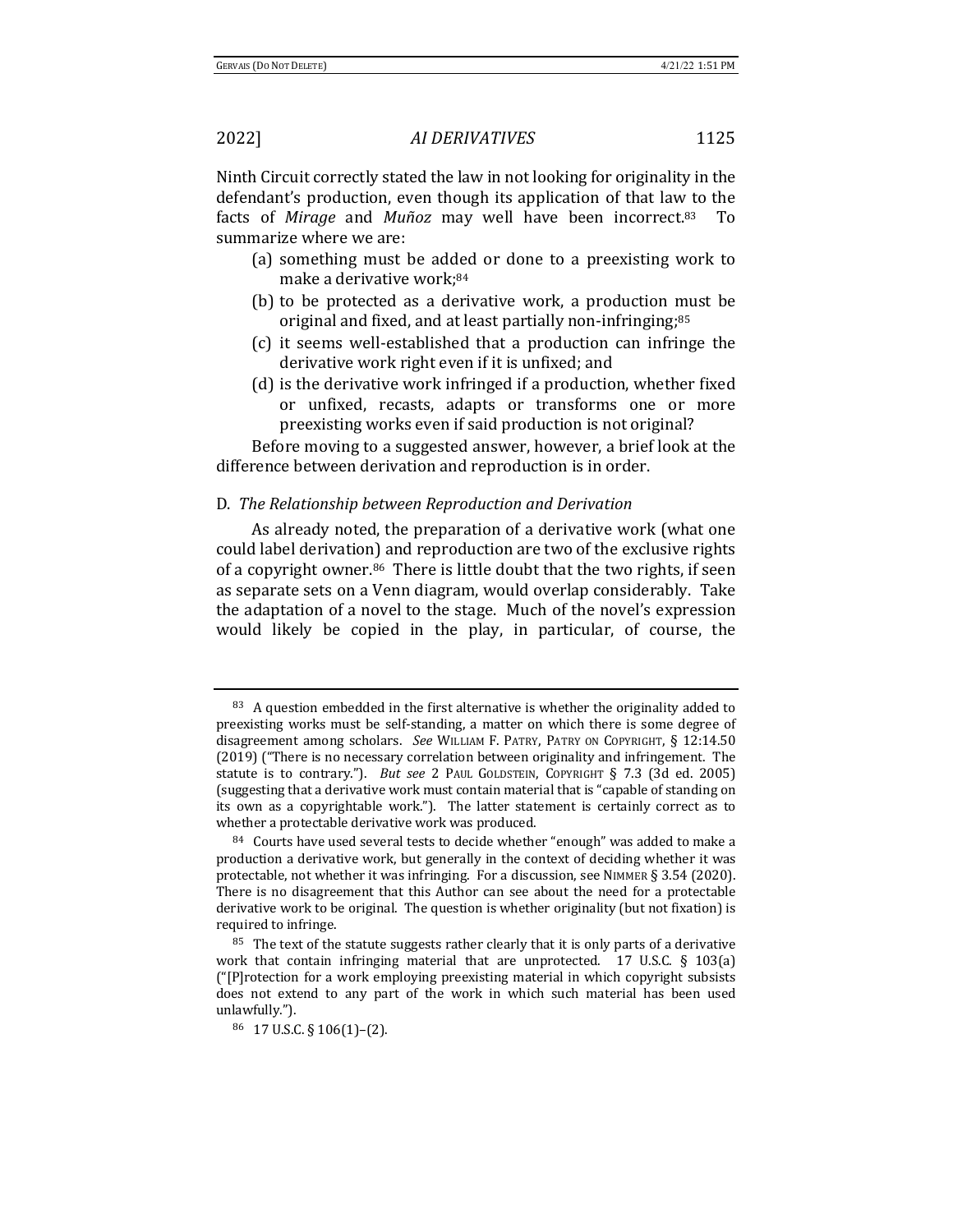dialogues.<sup>87</sup> Which exclusive right would be infringed? In a nutshell, the infringement standard for the right of reproduction is one of substantial similarity between protectable elements of the plaintiff's work and the defendant's work, which essentially means protected expression.<sup>88</sup> In such a case, a reproduction right analysis may be justified yet this is principally, as this Article sees it, a matter for the derivative work right.

That right can apply even if or when the right of reproduction reaches its limits. This is not surprising, as the domain of both rights must be different to avoid superfluity of the statutory text.

A full discussion of the relationship between 17 U.S.C. §§ 106(1) and  $(2)$  is beyond the scope of this Article. In a previously published work, I argued that, though the outcome of the analysis (that is, determining whether the defendant's work is prima facie infringing or non-infringing) is often the same, the analytical path is different.<sup>89</sup> In the right of reproduction context, the infringement stems, as just noted, from the copying of protected expression.<sup>90</sup> In the case of derivation, the test is whether creative choices that gave the plaintiff's work its originality were copied. $91$  The latter analysis could be said to operate at a higher level of abstraction, as it searches for the actual cause of the originality instead of the original expressive elements in themselves.<sup>92</sup> Adding a teleological layer to the analysis, recall, in addition, that the

 $87$  Sheldon v. Metro-Goldwyn Pictures Corp., 81 F.2d 49, 55–56 (2d Cir. 1936) (noting that one can also infringe by taking elements from a novel without any of the dialogues when making an adaptation as a motion picture because "some of it is plainly drawn from the novel; but that is entirely immaterial; it is enough that substantial parts were lifted.").

<sup>88</sup> *See, e.g.*, Concrete Mach. Co., Inc. v. Classic Lawn Ornaments, Inc., 843 F.2d 600, 606 (1st Cir. 1988) ("Copying therefore is generally established by showing that the defendant had access to the copyrighted work and that the offending and copyrighted articles are 'substantially similar.""). On the limitation that this test is applied to protectable elements, see Compulife Software Inc. v. Newman, 959 F.3d 1288, 1306 (11th Cir. 2020) ("If the defendant carries this burden as to any portion of the copied material, that material should be filtered out of the analysis before comparing the two works."). Expression is used here to distinguish ideas, which are not protected (under 17 U.S.C.  $\S$  102(b)), and "protected expression" is used to indicate that some expression is not protected; Bucklew v. Hawkins, Ash, Baptie & Co., LLP., 329 F.3d 923, 929 (7th Cir. 2003) (For example, if in the case of a merger between idea and expression (in which case the  $\S 102(b)$  exclusion applies) or the expression constitutes a scène à faire, that is elements that are "so rudimentary, commonplace, standard, or unavoidable that they do not serve to distinguish one work within a class of works from another.").

<sup>89</sup> *See generally* Gervais, *Foxes*, *supra* note 34.

<sup>&</sup>lt;sup>90</sup> *See supra* note 86.

<sup>&</sup>lt;sup>91</sup> *See* Gervais, *Foxes*, *supra* note 34 at 839-47.

<sup>92</sup> *See id.*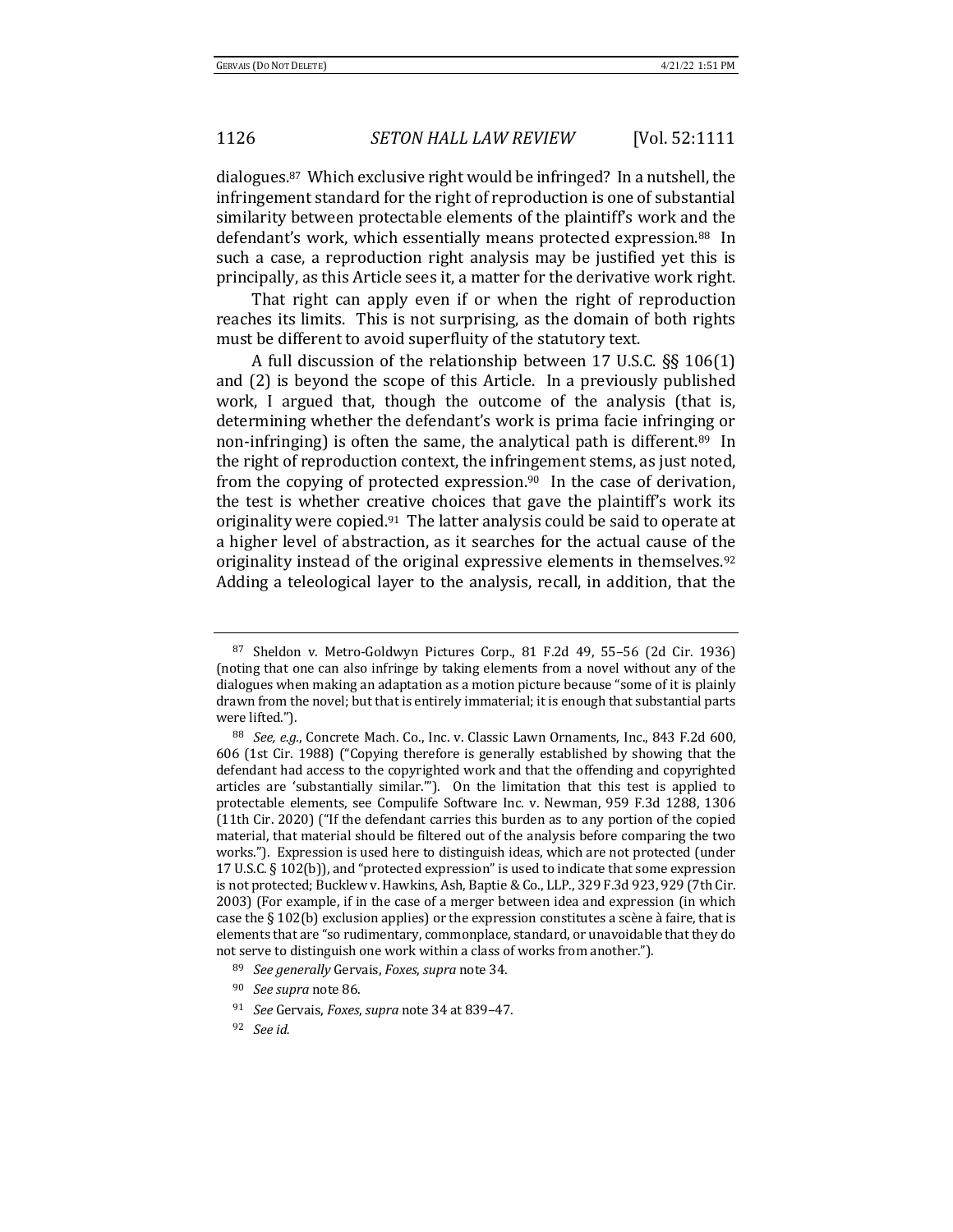purpose of derivation is to adapt or recast the preexisting works for a different context, such as those listed as illustrations in the statute.<sup>93</sup>

### E. *Application to AI*

The application of the previous Section's findings to the first question above to the AI context means that to be protected under federal law, the production of an AI machine must have originality. As this Author has argued elsewhere, this requires human authorship. $94$ Courts would make what this Author considers a grave mistake if they protected literary and artistic productions without (human) originality.95

The answer to the second question is the one that this Article will now answer more fully. It can be framed as follows: if one considers that, to infringe the derivative work right, a production must itself be a work and, therefore, original (but not protected, even if original, if it is infringing or unfixed, as noted above), then *machines that by their nature cannot produce originality* (due to a lack of human cause) *cannot infringe this right*. 

The solution to this quandary rests in part on a crucial doctrinal point. If the above proposition is true, it would mean that a machine translation, adaptation, or other derivation from one or more preexisting works would be scot-free under 17 U.S.C.  $\S$  106(2) if it did not result demonstrably and sufficiently from human creative choices, because a non-original production cannot be a work, and, therefore, it cannot be a derivative work.<sup>96</sup> Naturally, the machine production could still be—and in many cases, as we will see shortly, would likely be considered—a reproduction, one must recall that  $17 \text{ U.S.C.}$  §§  $106(1)$ and  $106(2)$  must have different real estate to cover.<sup>97</sup> The key takeaway to use going forward in the analysis is that, under the Ninth Circuit test, a machine could infringe 17 U.S.C.  $\S$  106(2) but not under the Seventh (or Eleventh's) Circuit's.

Let us imagine seven different scenarios. For this analysis, let us assume that the works used are (still) protected by copyright, that is, the

<sup>93 17</sup> U.S.C. § 101 ("[T]ranslation, musical arrangement, dramatization, fictionalization, motion picture version, sound recording, art reproduction, abridgment, condensation," although Congress clearly intended this list to be non-exhaustive when it added "or any other form in which a work may be recast, transformed, or adapted.").

<sup>&</sup>lt;sup>94</sup> *See supra* note 13 and accompanying text. *See generally* Gervais, *The Machine as* Author, *supra* note 1.

<sup>95</sup> *See* Gervais, *The Machine as Author*, *supra* note 1, at 2102–03. 

<sup>&</sup>lt;sup>96</sup> Gervais, *The Machine as Author*, *supra* note 1, at 2100-01.

<sup>&</sup>lt;sup>97</sup> *See supra* Sections III.C, D.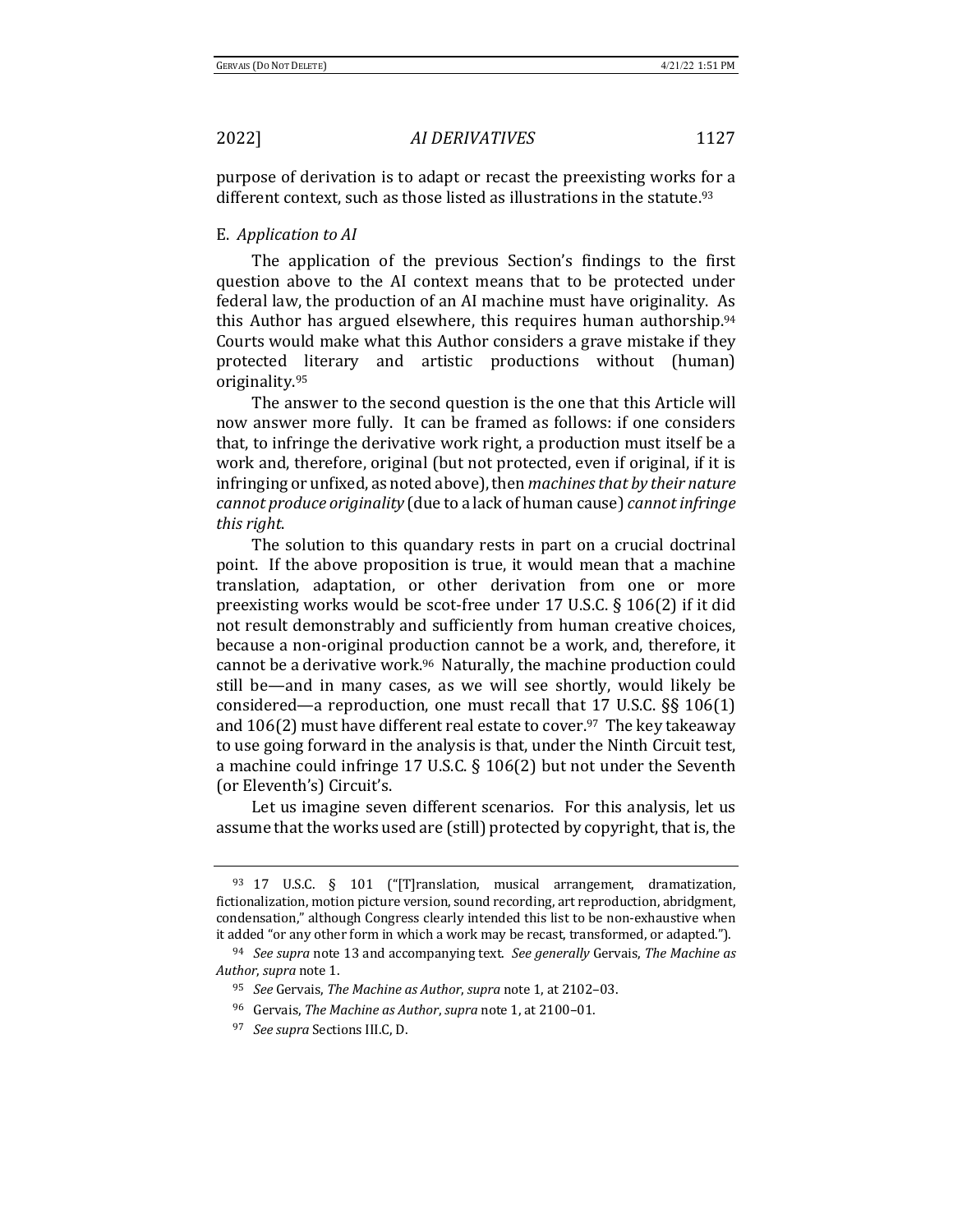expiration of the term of protection will be set aside for illustrative purposes.98 

*Scenario 1. AI machine produces a painting "based upon" a dataset comprising 100 Impressionist and post-Impressionist paintings showing landscapes from the South of France. The corpus includes works by Bonnard, Cezanne, Matisse, Morisot, Renoir, Signac, and others. The machine's* output gives (if the reader will pardon the pun) the same *impression as a "traditional" Impressionist painting but it does not include any distinguishable element from any of the paintings in the dataset.*<sup>99</sup>

In this first scenario, as this Article sees it, the computer does not in fact *derive*; instead, it finds correlations and patterns to use as a matrix for its own production. As there is no substantial similarity between the painting used in the machine-learning context, the issue of substantial similarity does not apply. When it comes to derivation, the aggregation of choices into a "blend" where preexisting works are no longer individually identifiable means that we are not in the presence of an infringing derivative work—even assuming that what the machine has produced is a "work." True, the correlations probably reflect in some distant way the creative choices that authors of preexisting works incorporated into their expression, but that does not recast, transform or adapt identifiable preexisting works.

*Scenario 2. AI machine produces a painting of the famous Japanese bridge in Monet's garden at Giverny "based upon" a dataset comprising thirty paintings of the bridge by various artists. The machine's output resembles existing paintings, including some by Monet, but none are a replica.*

While the analysis in this second case is fairly similar to the previous scenario, it is possible that the output, though not a replica, will bear some substantial similarity to one or more of the works used in the machine-learning context, which should trigger a reproduction right analysis, work-by-work. It is much less likely that the machine's output would infringe the right to prepare derivative works for three reasons. First, if there are identifiable, substantially similar elements from individual works in the data corpus in the machine's output, then, as just noted, this should be considered under 17 U.S.C.  $\S$  106(1). Second, it

<sup>98 17</sup> U.S.C. §§ 302(a), 305 (establishing that for a typical work of art under current U.S. rules, the copyright lasts for the life of the author plus seventy years, extended until December 31st of the seventieth year after the author's death.).

<sup>99</sup> OXFORD ILLUSTR. ENCYCL. OF THE ARTS 218 (J.J. Norwich ed., Oxford Univ. Press 1990) (explaining that the term "Impressionist" was actually used derisively to refer to the impression that works that tried "to capture the effects of light on various surfaces, particularly in open-air settings" tried to create).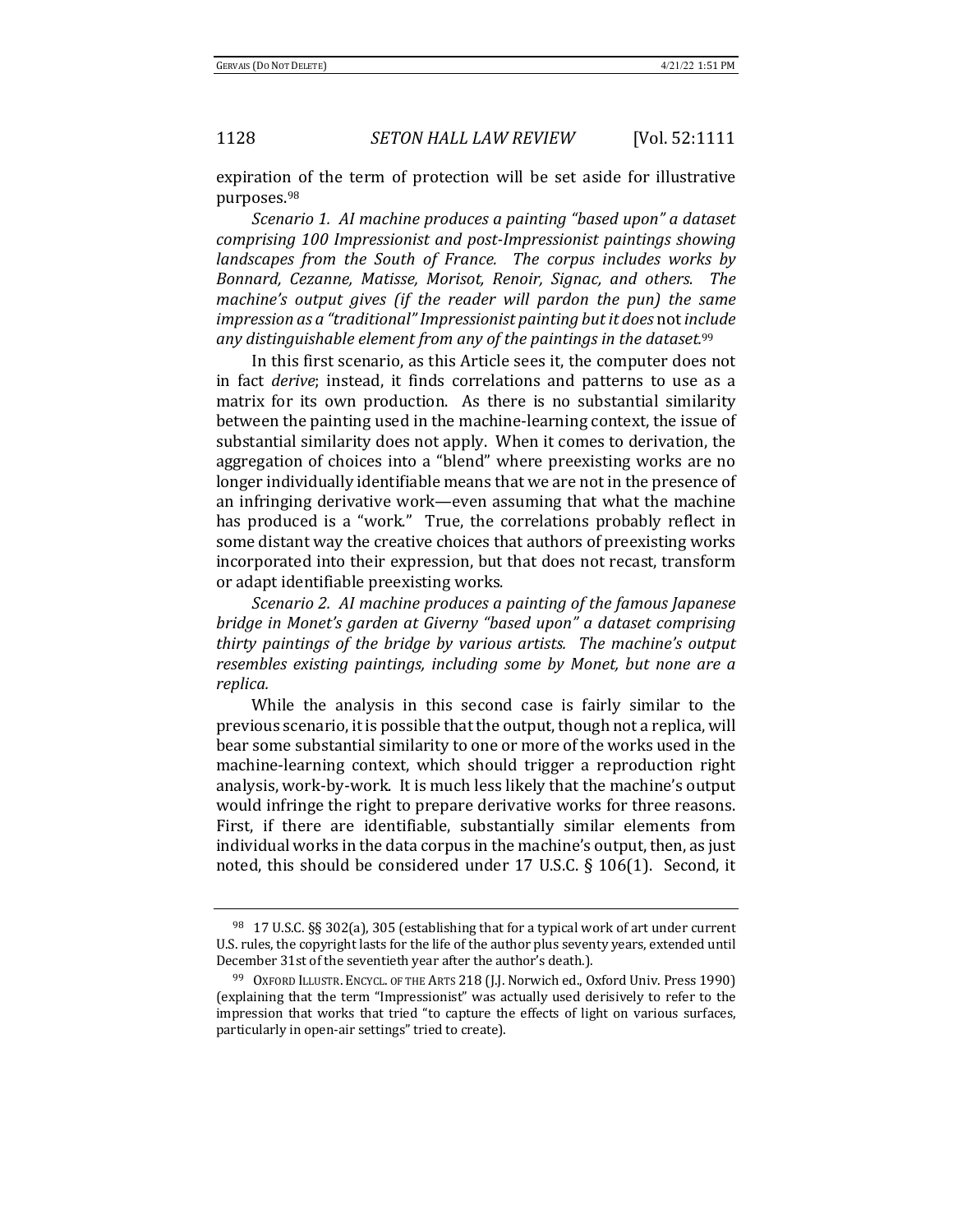strikes the Author as functionally impossible to isolate creative choices of one author of one preexisting work in a way that would not be in fact a copy of the actual expression. Third, teleologically, there is no adaptation or recasting here of the type that the statute suggests is the purpose of 17 U.S.C.  $\S$  106(2). It is a painting similar to those in the dataset.

*Scenario 3. AI machine produces a painting of the same bridge in the same garden as in the previous scenario, but "based upon" five paintings all by Claude Monet.*

In this third scenario, there is a higher risk that the reproduction right would be engaged because there is a smaller, finite number (five) of well-identified works. The derivative work right could also be relevant under a broad understanding of "based upon" since all the creative choices are by the same author. One could argue that, if creative choices were "transferred" from the five paintings to the machineproduced painting, then that could trigger the application of right. But for the same reasons as in the previous scenario, this Article suggests that the analysis should be carried out under  $\S$  106(1). It is not the purpose of  $\S 106(2)$  to be the glazing on the  $\S 106(1)$  donut, as it were. Each right has its own target and purpose.

*Scenario 4. AI machine produces a painting "based upon" a dataset of five abstract paintings that contain geometric shapes such as circles, squares, and triangles.*

The main difference between the third and fourth scenarios in terms of the infringement analysis is that common symbols are not protected expression.100

*Scenario 5. AI machine, using a 3D printer, creates sculptures using* any image or set of no more than five images as its basis. The user of the *AI* machine has obtained a license to reproduce the images. When using *more than one image, the machine selects parts of each. The shape of the* sculpture is based on a large database of modern sculptures and *images* and is designed to fit what the machine "recognizes" in the image or *images it is asked to "turn into" a sculpture.* 

This fifth scenario stands directly in the analytical path of this Article. The images that were reproduced would normally trigger a  $\S$  $106(1)$  analysis, but the reproduction is licensed. Then, as images were transformed into a sculpture, a stronger case of derivation can be made than in previous scenarios. This is not quite as straightforward as in the

<sup>&</sup>lt;sup>100</sup> Copyright protects original expression, not common symbols, letters. See RESTATEMENT OF THE LAW, COPYRIGHT, *supra* note 9, § 5(c).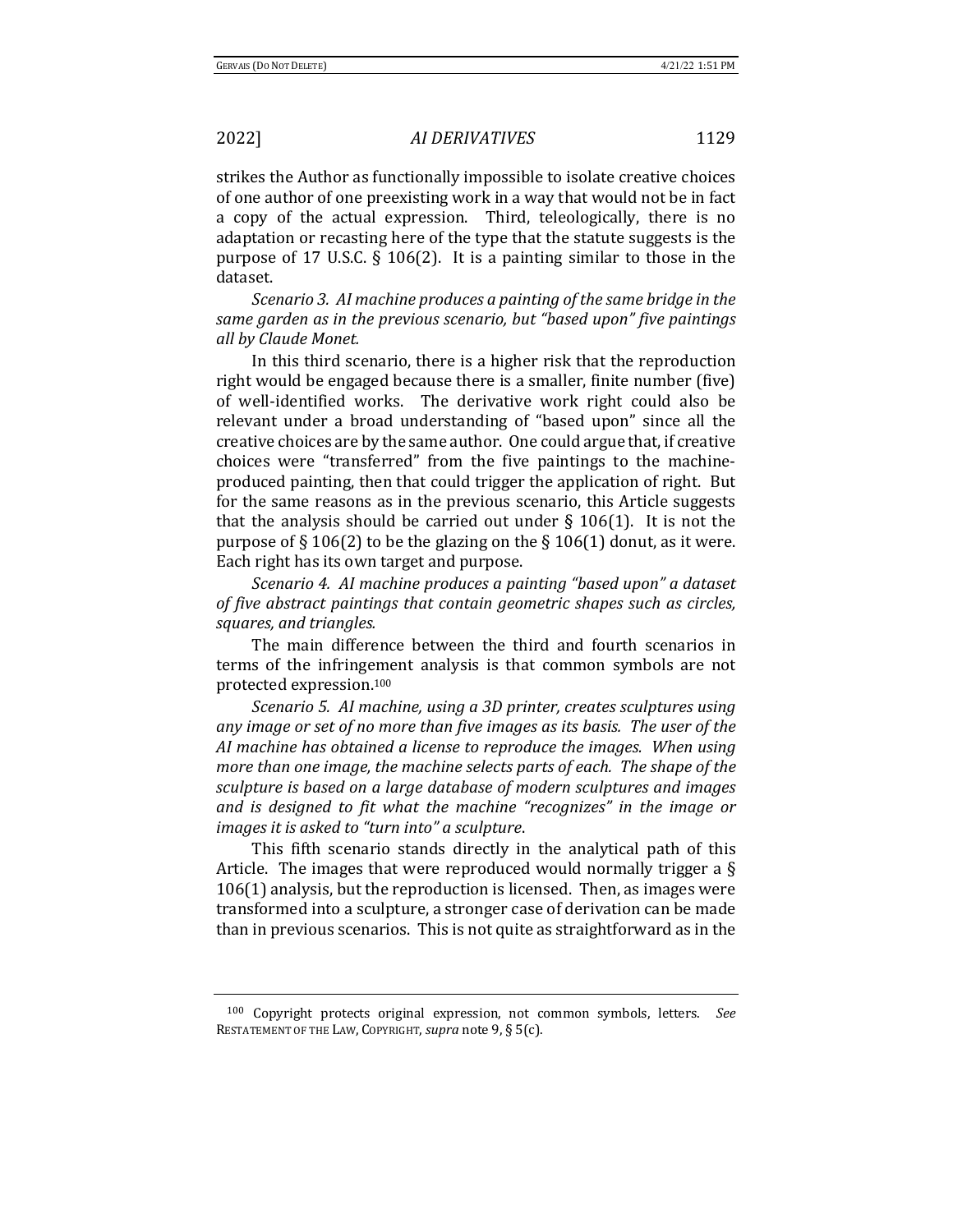so-called tile cases, where images were simply cut and pasted.<sup>101</sup> Moreover, the market for sculptures is possibly quite different than the market for the images themselves. A real *recasting* of the image(s) takes place. Absent fair use or some other defense, the application of  $\S 106(2)$ may thus be warranted.

*Scenario 6. AI machine produces music "based upon" the dataset in* scenarios 1, 2, and 3 and a vast database of musical recordings containing *classical, jazz, and rock pieces and information about human emotional* reactions to colors and shapes, harmonies, and melodies. In creating the music, the machine tries to correlate images and sounds that produce *similar emotional reactions.*

In this sixth scenario, there is no reproduction of any of the paintings. Is there a derivation? Again, a broad reading of the statute could lead to this conclusion and music does appear to be a different market and a type of transformation that could lead one to argue for the application of  $\S 106(2)$ . Yet, what is "taken" from the painting does not appear in the output. The paintings become pure data, as it were. The distance between the paintings and the musical output is such that neither  $\S 106(1)$  nor  $\S 106(2)$  is triggered.

*Scenario 7. AI machine produces a translation into English of all the novels* that won the top literary prizes in fiction in French, Italian, *Japanese and Spanish. No licensing arrangement is in place.*<sup>102</sup>

This scenario demonstrates the problem with the "only original derivative works can infringe" approach combined with a human authorship requirement (and recall that abandoning that requirement could have catastrophic effects<sup>103</sup>). The machine would be able to produce these free translations without a license unless one were also able to make a case under the reproduction right, which takes us back to the circularity problem: if every violation of 17 U.S.C.  $\S$  106(2) is also a violation of 17 U.S.C.  $\S$  106(1), then Congress wasted legislative ink.

Does it make sense to achieve an outcome where machine productions can produce scot-free (under 17 U.S.C.  $\S$  106(2), at least) but not humans? Asked that way, the answer emerges. Machines should

<sup>&</sup>lt;sup>101</sup> *See supra* Section III.C for a description of the tile cases.

 $102$  This isn't that far-fetched. For examples of sites that offer this service as of early 2022, see Dragneel, Top 5 Machine Translation Sites for Novels, DRAGNEELCLUB (Jan. 1, 2022), https://dragneelclub.com/top-5-machine-translation-sites-for-novels/.

<sup>103</sup> *See supra* notes 12 and Gervais, *The Machine as Author*, *supra* note 1. In this case, this would likely take the floor from under the market for human translators, and that expertise would be lost.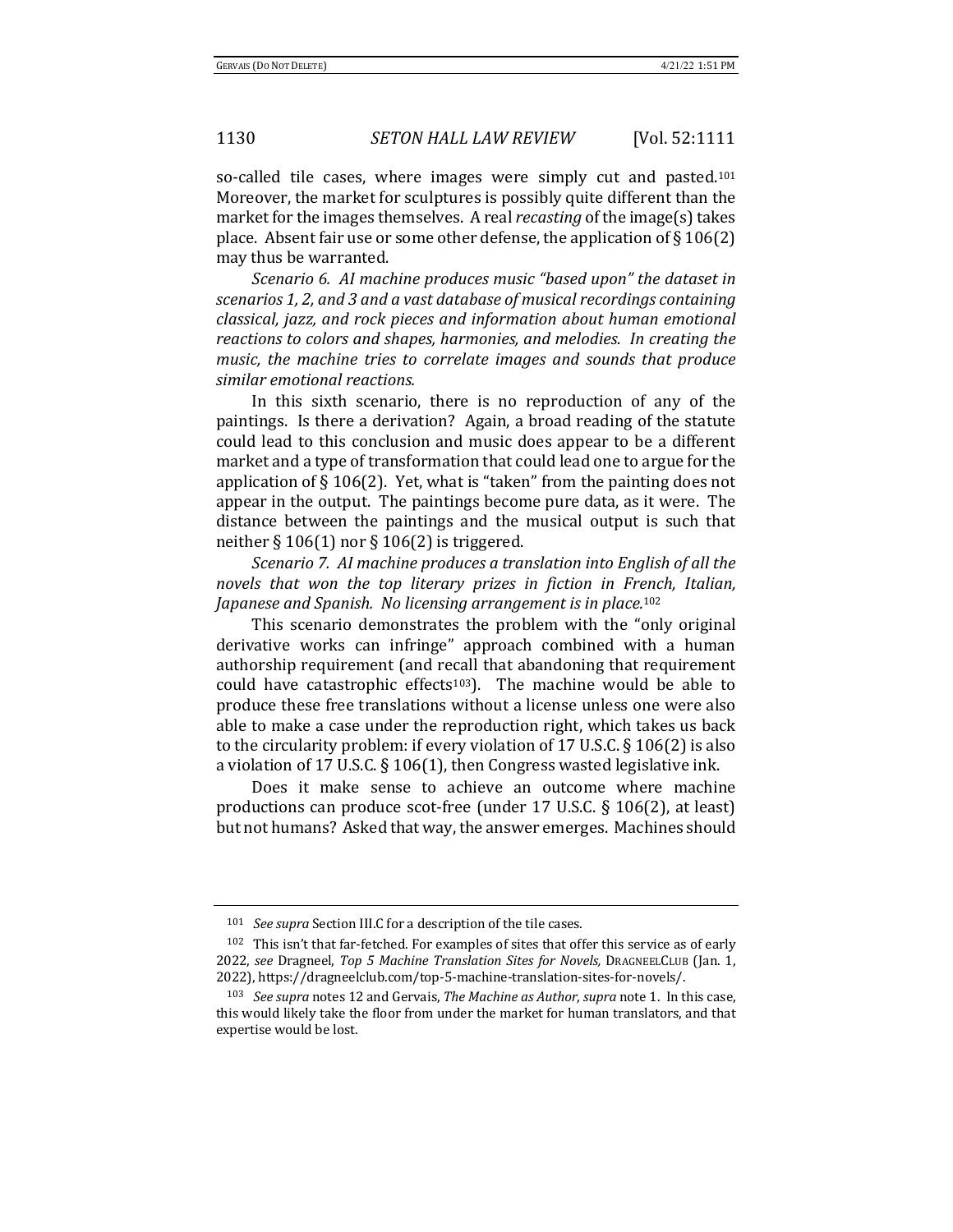not be placed in a better position than humans.<sup>104</sup> Then a teleological layer can be added to the analysis. If the purpose of the statute is to allow new creations to be inspired by existing ones, "hopefully, ad infinitum," in a cycle that "makes copyright 'the engine of free expression," then *whose expression* are we talking about?<sup>105</sup>

The Supreme Court also wrote that "[b]y establishing a marketable right to the use of one's expression, copyright supplies the economic incentive to create and disseminate ideas."<sup>106</sup> This followed in the wake of another pronouncement by the Court, three decades earlier, that "[t]he economic philosophy behind the clause empowering Congress to grant patents and copyrights is the conviction that encouragement of *individual effort* by personal gain is the best way to advance public *welfare through the talents of authors* and inventors in 'Science and useful Arts.'"107

As I read these encapsulations of copyright law's policy underpinnings, the reward to an author is for what that author has created, and what is then "derived" (as the term is defined in copyright law) from her work. As explained above, the key distinction between reproduction and derivation is that the former copies the expression of a protected work, while the latter means reusing the creative choices that make a work original.<sup>108</sup> Applied to the AI context, the fact that the human programmer of the AI machine can get copyright protection for

 $104$  If one wants to claim that machines should have equal rights, then one can endeavor to prove that point. This Article most certainly will not.

 $105$  Golan v. Gonzales, 501 F.3d 1179, 1183 (10th Cir. 2007) (citing Harper & Row Publishers, Inc. v. Nation Enters., 471 U.S. 539, 558 (1985)) (emphasis added). As the Supreme Court noted, "the Framers intended copyright itself to be the engine of free expression." Harper & Row, 471 U.S. at 558.

<sup>106</sup> *Harper & Row*, 471 U.S. at 558.

<sup>107</sup> Mazer v. Stein, 347 U.S. 201, 219 (1954) (emphasis added).

<sup>&</sup>lt;sup>108</sup> *See* Gervais, *Foxes*, *supra* note 34, at 807 ("The qualitative part of the reproduction inquiry focuses chiefly on the *form* of what was taken while the derivation inquiry looks at a deeper level of appropriation, namely at whether the *creative choices* that made the primary work worthy of copyright protection were taken."). There is then a separate question as to whether the person using expression and creative choices contained in one or more previous works has transformed the same, which would then trigger a fair use analysis under the now common text of Transformativeness. See R. Anthony Reese, *Transformativeness and the Derivative Work Right*, 31 COLUM. J.L.&ARTS 467, 476 (2008)  $"$ [I]n cases in which the court found that an alleged infringer had violated—or could be found to have violated—the derivative work right, courts showed no inclination to treat the transformation involved in the preparation of the derivative work as "transformativeness" in analyzing the first fair use factor."). For a comparative law analysis, see Mary W. S. Wong, "Transformative" User-Generated Content in Copyright Law: Infringing Derivative Works or Fair Use?, 11 VAND. J. ENT. & TECH. L. 1075, 1112-1114 (2009).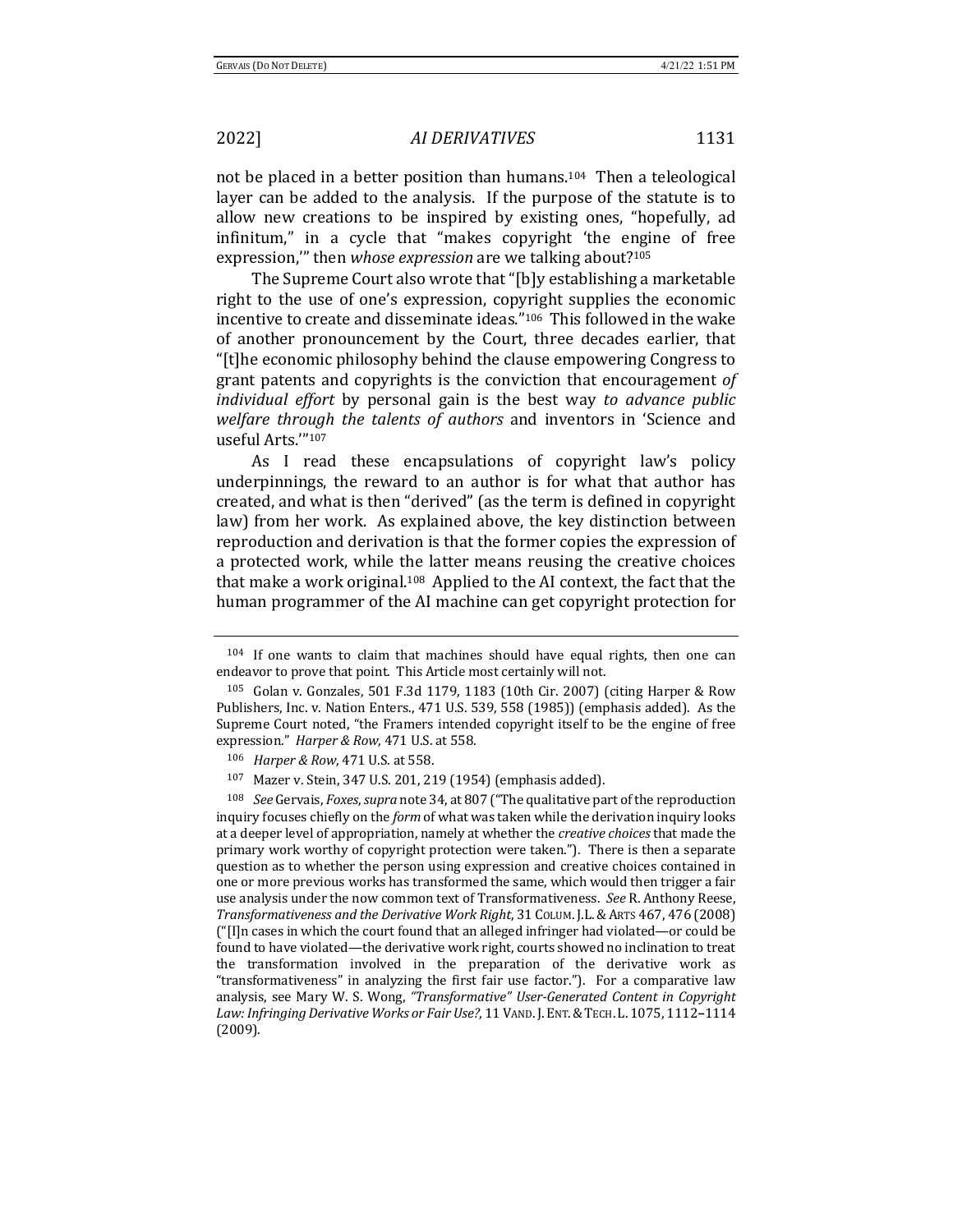the code she produced is not controversial, but then to stretch the beam of protection to outputs produced by the machine using that code is at least one step removed—a crucial step. The test will be whether the creative choices *made by the program's author* (or arguably by the user, if applicable) are present in the machine's output.<sup>109</sup> If not, protecting that output *asthe work ofthe programmer* (or user)is incompatible with both fundamental doctrinal tenets of copyright and its policy purpose, and it over-rewards the programmer (or user).110

This Article thus concludes that productions need to be original to infringe 17 U.S.C  $\S$  106(2).<sup>111</sup> Under an originality test, the question would be whether a production, if fixed and to the extent that it is noninfringing, would be protectable. In this Article's view, that is the incorrect inquiry. Originality, as defined in *Feist*, is a protection threshold, not an infringement standard.112

# IV. DIFFERENT DEBATES ABOUT OTHER AI-RELATED RIGHTS AND EXCEPTIONS

In this short Part, this Article explores two related areas of law to ensure that the arguments contained up to this point are neither misunderstood nor applied out of context. Those two areas are the calls for a new, sui generis right in AI productions, and the relationship between the protection of AI outputs and the need for text and data mining exceptions.

### A. *Sui generis rights*

If courts follow the doctrinal and/or normative views expounded in this Article and espoused in whole or in part by several other scholars, then there would be no copyright protection for AI productions that do not have a human cause.<sup>113</sup> As the previous Section explicated, AI machines that process datasets consisting of protected works will, however, be able to produce outputs that infringe both the reproduction and, in some cases, the derivative work right. The first of those conclusions will quickly find in its way a normal reflex in our market-

<sup>&</sup>lt;sup>109</sup> *See* Gervais, *The Machine as Author, supra* note 1, at 2095-96.

<sup>110</sup> *See* Samuelson, *supra* note 13, at 1208 (It would "over-reward[] the programmer, particularly in light of the fact that the programmer is no more able to anticipate the output than anyone else."). Anticipation is of course directly related to causality.

 $111$  In saying that, however, this Article would still take the view that, as applied to their facts (tiles on which images were glued), Mirage and Munoz were wrongly decided. See supra note 50.

<sup>&</sup>lt;sup>112</sup> *See supra* note 10 and accompanying text.

<sup>113</sup> *See* Gervais, *The Human Cause*, *supra* note 1.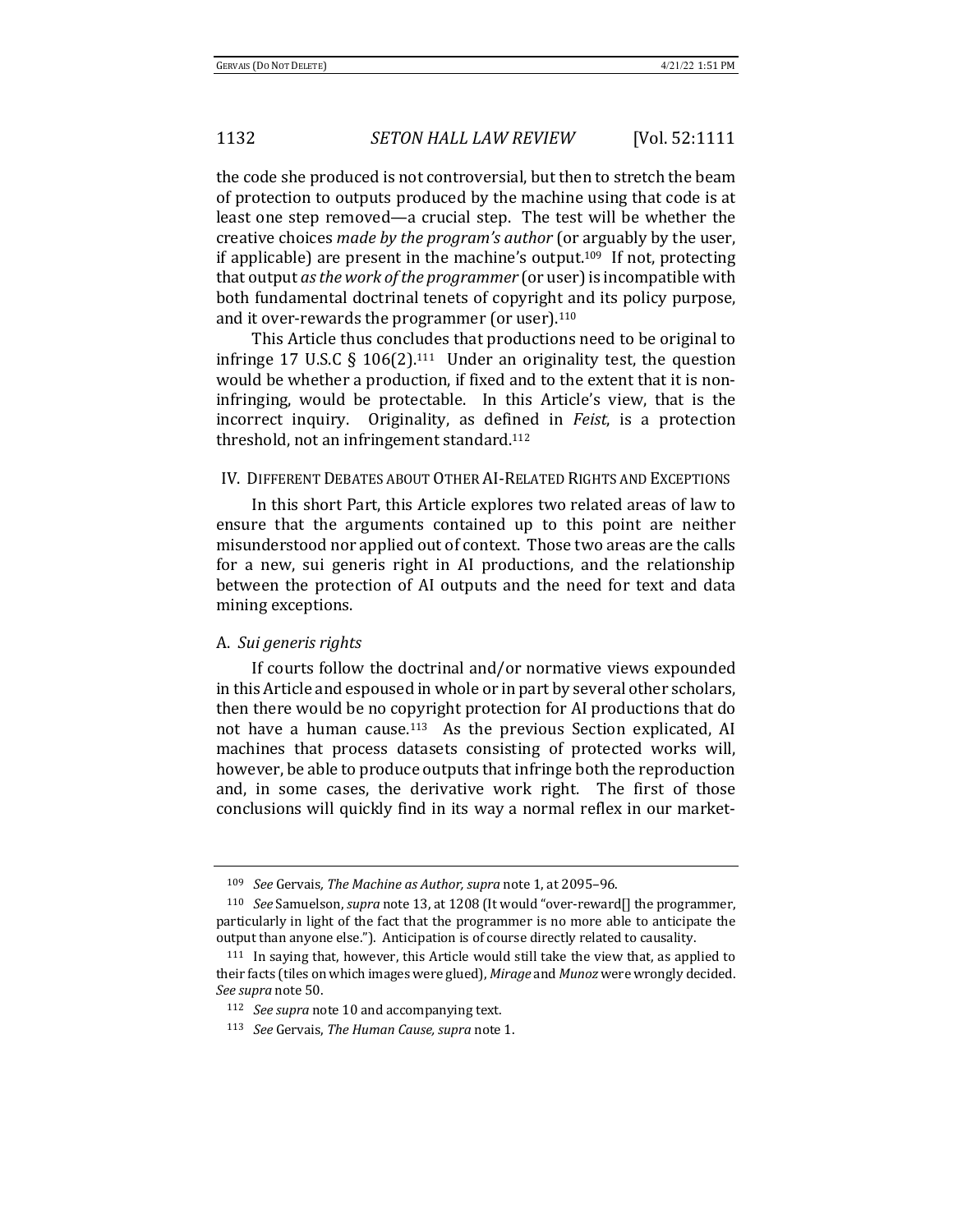based economy to appropriate any value that can be traded.<sup>114</sup> Hence, if copyright is not available, calls for a new, so-called sui generis right will likely emerge. Indeed, they already have.<sup>115</sup>

Sui generis protection of databases, as it exists in the European Union (EU), is predicated not on progress of science and useful arts or human progress more generally but rather on investment protection.<sup>116</sup> The temptation to create such a right is simple, yet ill-founded. The argument goes as follows: there is investment in AI and any investment should benefit from some form of legal protection. This claim is either false or at least a major overstatement.<sup>117</sup> Then, the temptation is also based on the fact that sui generis rights do not require originality, which obviates the doctrinal difficulty explained in the previous Part.<sup>118</sup>

There are several solid arguments that cast serious doubt on the usefulness of a sui generis right in AI machine productions. First, this Author has been unable to find convincing evidence of underinvestment in AI research and development.<sup>119</sup> Second, AI machines may in short

116 *See* Ramalho, *supra* note 115; Katleen Janssen & Jos Dumortier, *The Protection of Maps and Spatial Databases in Europe and the United States by Copyright and the Sui Generis Right,* 24 J. MARSHALL J. COMPUT. & INFO. L. 195, 214 (2006) (noting that the EU's sui generis database right "protects the investment in a database, and not creativity").

 $117$  There is some form of protection, for example against expropriation or, in the case of foreign investment by multinationals, under investor-state-dispute-settlement ("ISDS"), but there is no rule that any and all investment must be protected by law. See Daniel Gervais, *Investor-State Dispute Settlement: Human Rights and Regulatory Lessons from* Lilly v. Canada, 8 U.C. IRVINE L. REV. 459, 466 (2018) ("ISDS provides multinational corporations a right to sue states that are parties to an investment treaty (such as a bilateral investment treaty or BIT) or a trade agreement containing an investment protection chapter for direct or indirect expropriation.").

<sup>118</sup> *See* C.D. Freedman, *Should Canada Enact a New Sui Generis Database Right?,* 13 FORDHAM INTELL. PROP., MEDIA & ENT. L.J. 35, 37-38 (2002) (explaining that EU law protects "both original and unoriginal databases").

 $119$  Quite the opposite. For example, the International Data Corporation forecasts accelerating growth over the next few years. See *IDC Forecasts Improved Growth for* 

<sup>114</sup> See Gregory Alan Bonadies, Property Rights and International Trade: An Institutional Determinant of Export Structure, at 14 (Dec. 2016) (Ph.D. dissertation, The University of Southern Mississippi) https://aquila.usm.edu/cgi/viewcontent.cgi? article=1904&context=dissertations ("Governments exist to develop and implement systems of property right laws to control the use and exchange of property for public and private purposes including production.").

<sup>115</sup> *See* Ana Ramalho, *Will Robots Rule the (Artistic) World?: A Proposed Model for the* Legal Status of Creations by Artificial Intelligence Systems, 21 J. INTERNET L. 1, 20 (2017) ("It also is possible to consider the grant of a *sui generis* right in AI-created works, much as the EU legislature decided to do for makers of databases. The common rationale here is protection of investment."); Ricketson, *supra* note 1, at 36–37 (suggesting that humans who own or use machines might "obtain strong and effective protection under a neighboring rights or sui generis regime").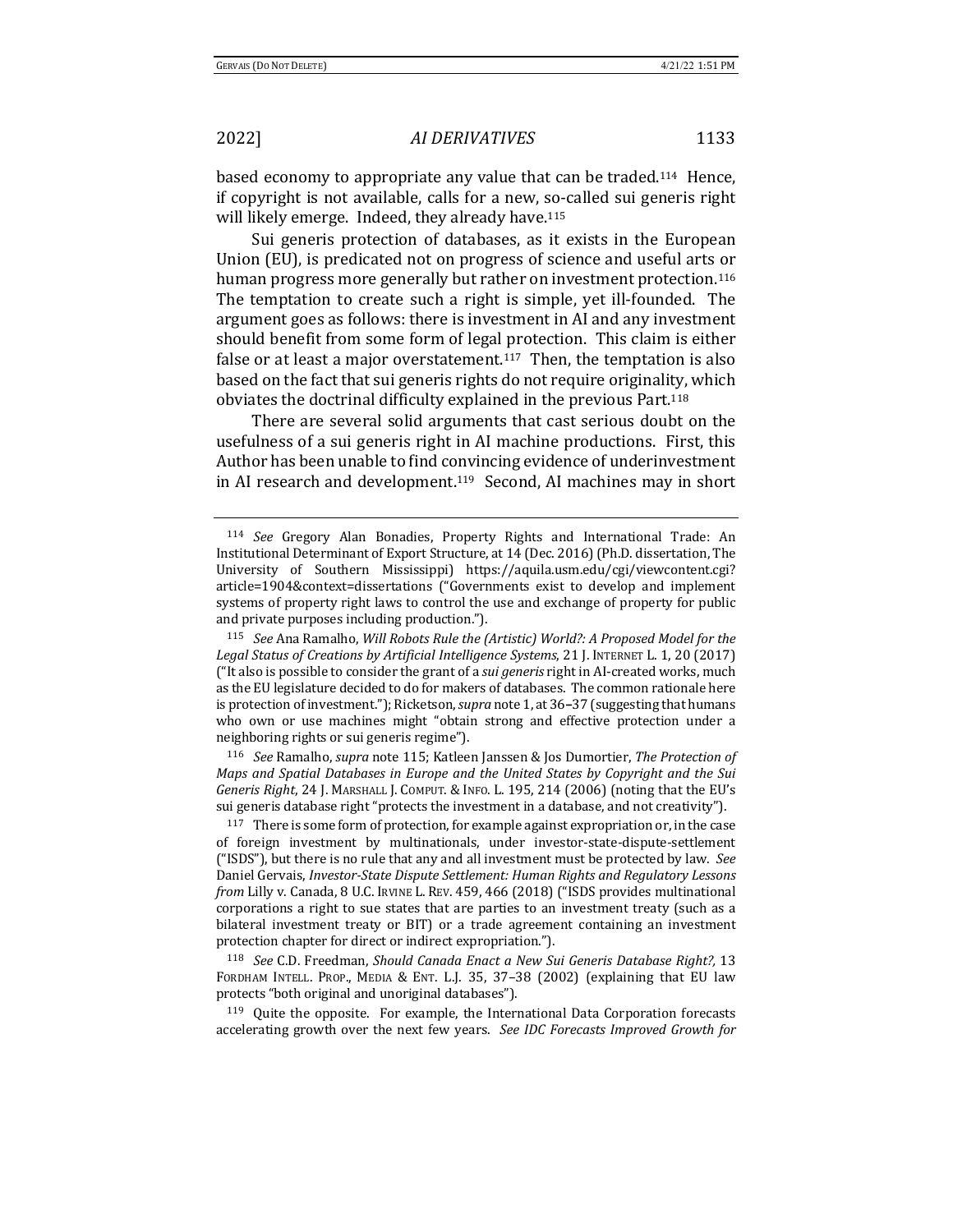order be able to produce massive amounts of literary and artistic output, which will quickly risk crowding out the field if each production was protected by exclusive copyright rights, or even a sui generis right against some form of reuse.<sup>120</sup> Third, while the United States does not have sui generis database protection (despite several failed attempts in Congress to enact it), it does not seem to have provided the EU with a noticeable comparative advantage in database investment.<sup>121</sup> If anything, the database directive is viewed as a policy failure.<sup>122</sup>

Against this backdrop, it seems reasonable to suggest that proponents of a new sui generis right in literary and artistic productions of AI machines bear the burden of proof. They should not be allowed to rely simply on hollow-ringing policy clichés. At the very least, one should be able to identify a market failure, and that failure cannot be the insufficiency of the rate of replacement of human authors in the marketplace, as this is the exact opposite of what policy endeavors should aim for.<sup>123</sup> Lastly, if and when the proponents of a sui generis right are able to discharge their burden of proof, there will remain "immense challenges" in defining the exact contours of the right.<sup>124</sup>

 $121$  On attempts to introduce EU-style law in the United States, see Janssen & Dumortier, *supra* note 116, at 223 ("Since the introduction of the European database directive in 1996, a number of bills have been introduced in the U.S. Congress, some of which were based on the database directive ...."). See also Samuel E. Trosow, Sui Generis Database Legislation: A Critical Analysis, 7 YALE J.L. & TECH. 534, 627 (2004-05); Daniel Gervais, *The Protection of Databases*, 82 CHI.-KENT L. REV. 1109-1169 (2007).

<sup>122</sup> *See* European Commission, *Commission Staff Working Document: Executive Summary of the Evaluation of Directive*  $96/9/EC$  *on the Legal Protection of Databases*, SWD (2018) 147 final (Apr. 25, 2018), https://digital-strategy.ec.europa.eu/en/ library/staff-working-document-and-executive-summary-evaluation-directive-969eclegal-protection-databases ("[T]he *sui generis* right continues to have no proven impact on the overall production of databases in Europe, nor on the competitiveness of the EU database industry.").

124 Peter K. Yu, Data Producer's Right and the Protection of Machine-Generated Data, 93 TUL. L. REV. 859, 929 (2019).

*Global AI Market in 2021*, INT'L DATA CORP. (Feb 23, 2021), https://www.idc.com/ getdoc.jsp?containerId=prUS47482321. 

<sup>&</sup>lt;sup>120</sup> See Patrick Zurth, Artificial Creativity? A Case Against Copyright Protection for AI-Generated Works, 25 UCLA J.L. & TECH. 1, 15 (Spring 2021). EU law, namely the Directive 96/9/EC of the European Parliament and of the Council of 11 March 1996 on the Legal Protection of Databases, provides a right against certain forms of "extraction" of data, rather than traditional copyright exclusive rights.

<sup>&</sup>lt;sup>123</sup> For a more complete explanation on this point, see Gervais, *The Machine as* Author, *supra* note 1.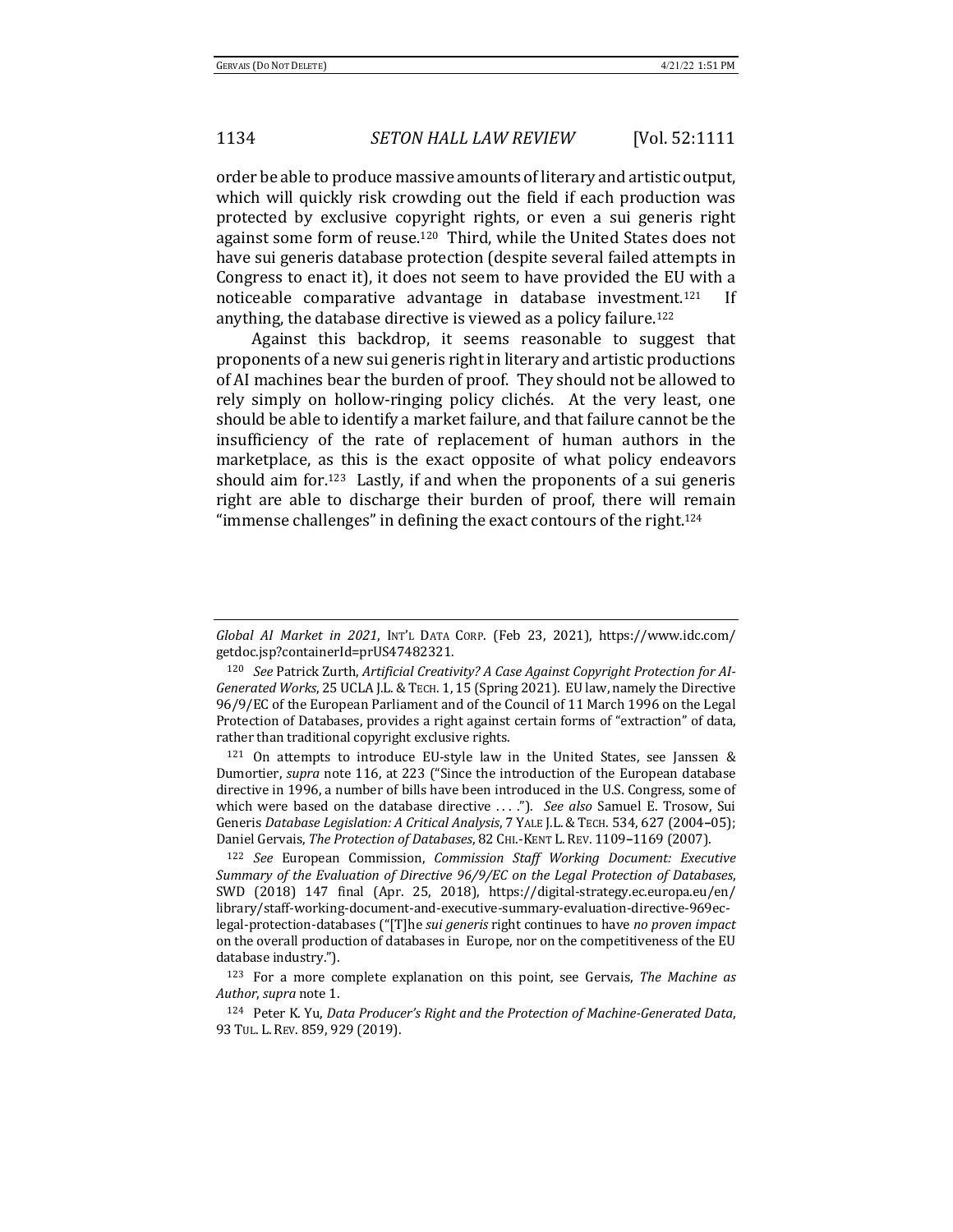### B. *Text and Data Mining*

Up to this point, this Article has essentially focused on the output of AI machines. Text and data mining ("TDM") is the flip side of the process—namely, the input. It refers to "computational processes for applying structure to unstructured electronic texts and employing statistical methods to discover new information and reveal patterns in the processed data."<sup>125</sup> The terms "text" and "data" are "broad enough to include fixed images, sound recordings, and audio-visual works."126 The ultimate example of TDM might be Google scanning entire libraries of books, a process that the Second Circuit determined was a fair use.<sup>127</sup> The EU, whose legislative experiment about databases was discussed in the previous Section, has experimented in this area as well, with the adoption in 2019 of a Directive on Copyright in the Digital Single Market that provides two separate provisions on TDM.<sup>128</sup> The first exception allows TDM "for the purposes of scientific research" by "research organisations and cultural heritage institutions."<sup>129</sup> The second exception is not limited to any particular category of user, but rightsholders are able to  $opt$  out.<sup>130</sup> The Directive also explains that "there is widespread acknowledgment that text and data mining can, in particular, benefit the research community and, in so doing, support innovation."<sup>131</sup> Other countries have also adopted similar TDM exceptions and limitations, including Japan and Singapore.<sup>132</sup>

<sup>&</sup>lt;sup>125</sup> Eleanor Dickson et al., *Synthesis of Cross-Stakeholder Perspectives on Text Data Mining with Use-Limited Data: Setting the Stage for an IMLS National Forum 5,* https://www.ideals.illinois.edu/bitstream/handle/2142/100055/IMLSNationalForu m\_TDM\_DiscussionPaper.pdf?sequence=2&isAllowed=y (last visited Jan. 30, 2022); see also Veale, *supra* note 18 and accompanying text.

<sup>&</sup>lt;sup>126</sup> Matthew Sag, *The New Legal Landscape for Text Mining and Machine Learning*, 66 J. COPYRIGHT SOC'Y. U.S.A. 291, 294-95 (2019).

<sup>127</sup> Authors Guild, Inc. v. HathiTrust, 755 F.3d 87, 97 (2d Cir. 2014); Authors Guild v. Google, Inc., 804 F.3d 202, 207 (2d Cir. 2015). There is little doubt in this Author's mind that the main value of this corpus is not in making snippets available (though that is what gave the use its fair nature), but the possibilities afforded by the mining of the data. At this point, only Google and those it partners with can reap that benefit.

 $128$  Directive 2019/790, of the European Parliament and of the Council of 17 April 2019 on Copyright and Related Rights in the Digital Single Market and Amending Directives  $96/9$ /EC and  $2001/29$ /EC, 2019 O.J. (L 130) 92.

<sup>129</sup> *Id.* art. 3(1).

<sup>130</sup> *Id.* art. 4(3).

<sup>131</sup> *Id.* recital 8.

<sup>&</sup>lt;sup>132</sup> On Japan, see generally Tatsuhiro Ueno, *The Flexible Copyright Exception for 'Non-Enjoyment'* Purposes – Recent Amendment in Japan and Its Implication, 70 GRUR INT'L 145 (2021). For a summary of the Singapore provisions, see Alban Kang & Pin-Ping Oh, *Coming* Up in Singapore: New Copyright Exception for Text and Data Mining, BIRD & BIRD: